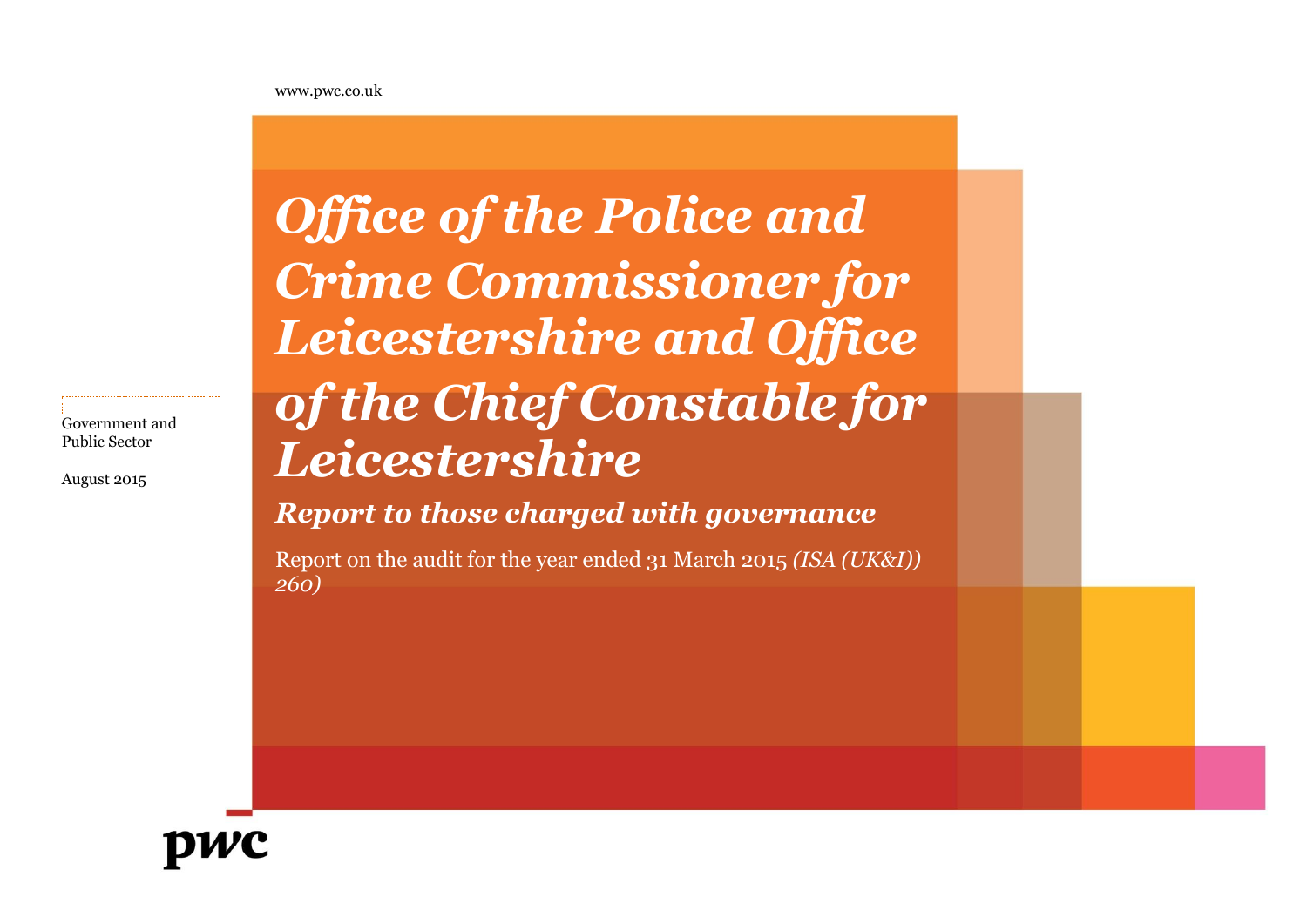# *Contents*

### *Code of Audit Practice and Statement of Responsibilities of Auditors and of Audited Bodies*

*In April 2010 the Audit Commission issued a revised version of the 'Statement of responsibilities of auditors and of audited bodies'. It is available from the Chief Executive of each audited body. The purpose of the statement is to assist auditors and audited bodies by explaining where the responsibilities of auditors begin and end and what is to be expected of the audited body in certain areas. Our reports and management letters are prepared in the context of this Statement. Reports and letters prepared by appointed auditors and addressed to members or officers are prepared for the sole use of the audited body and no responsibility is taken by auditors to any Member or officer in their individual capacity or to any third party.*

| 18 |
|----|
|    |
| 16 |
| 15 |
|    |
|    |
|    |
|    |

| <b>Appendix 1: Summary of uncorrected misstatements</b> |  |
|---------------------------------------------------------|--|
| <b>Appendix 2: Letters of representation</b>            |  |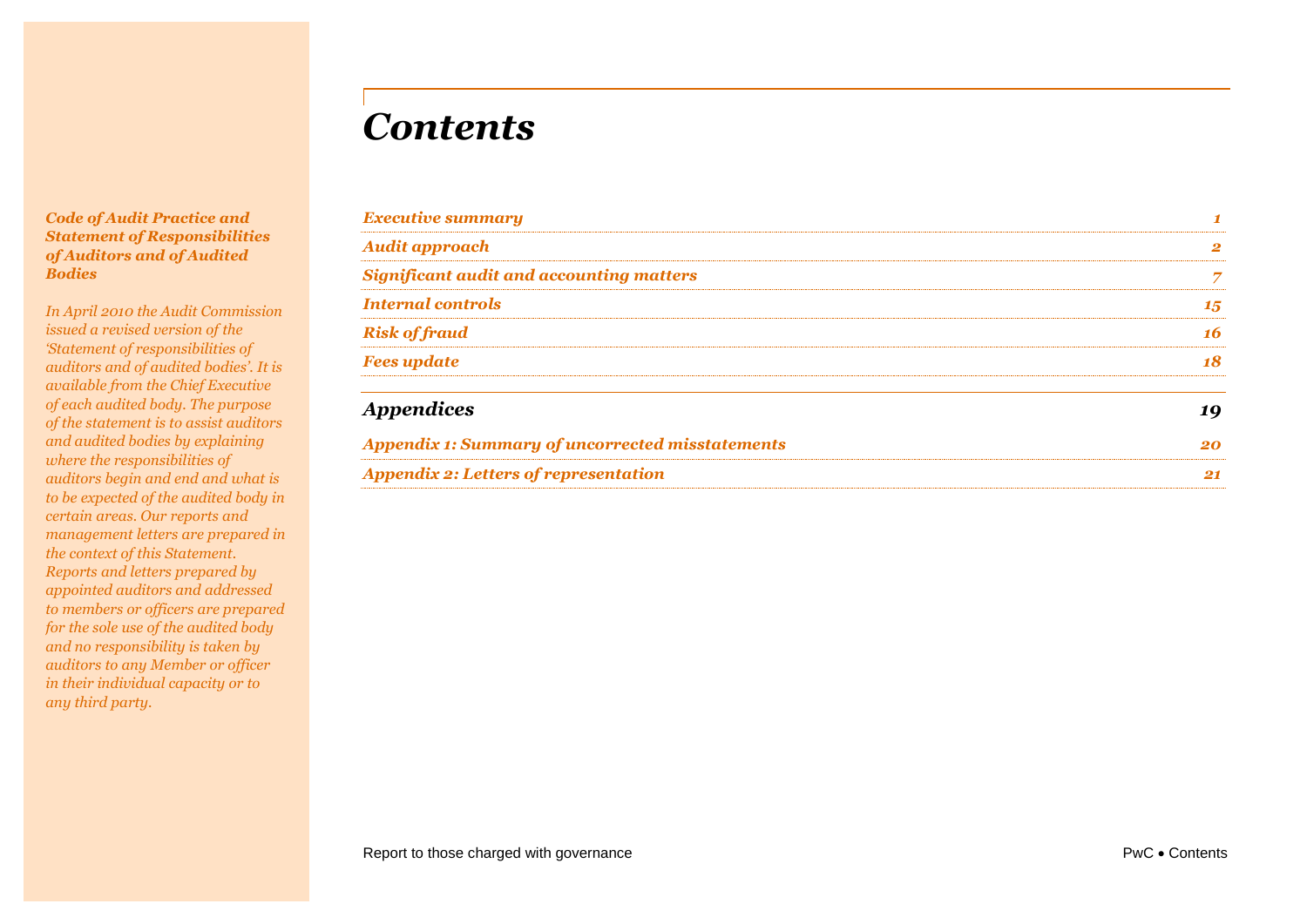*An audit of the Statement of Accounts is not designed to identify all matters that may be relevant to those charged with governance. Accordingly, the audit does not ordinarily identify all such matters. We have issued a number of reports during the audit year, detailing the findings from our work and making recommendations for improvement, where appropriate.*

# <span id="page-2-0"></span>*Executive summary*

# *Background*

This report tells you about the significant findings from our audit. We presented our plan to you in February 2015 ; we have reviewed the plan and concluded that it remains appropriate.

# *Audit Summary*

We have completed the majority of our audit work and expect to be able to issue an unqualified audit opinion on the Statement of Accounts on 30th September 2015.

The key outstanding matters, where our work has commenced but is not yet finalised, are:

- review of the detailed disclosures in the Statement of Accounts;
- approval of the Statement of Accounts and letters of representation; and
- $\bullet$ completion procedures including subsequent events review.

Please note that this report will be sent to Public Sector Audit Appointments Limited, the successor to the Audit Commission, in accordance with the requirements of its standing guidance.

We look forward to discussing our report with you on 22<sup>nd</sup> September 2015.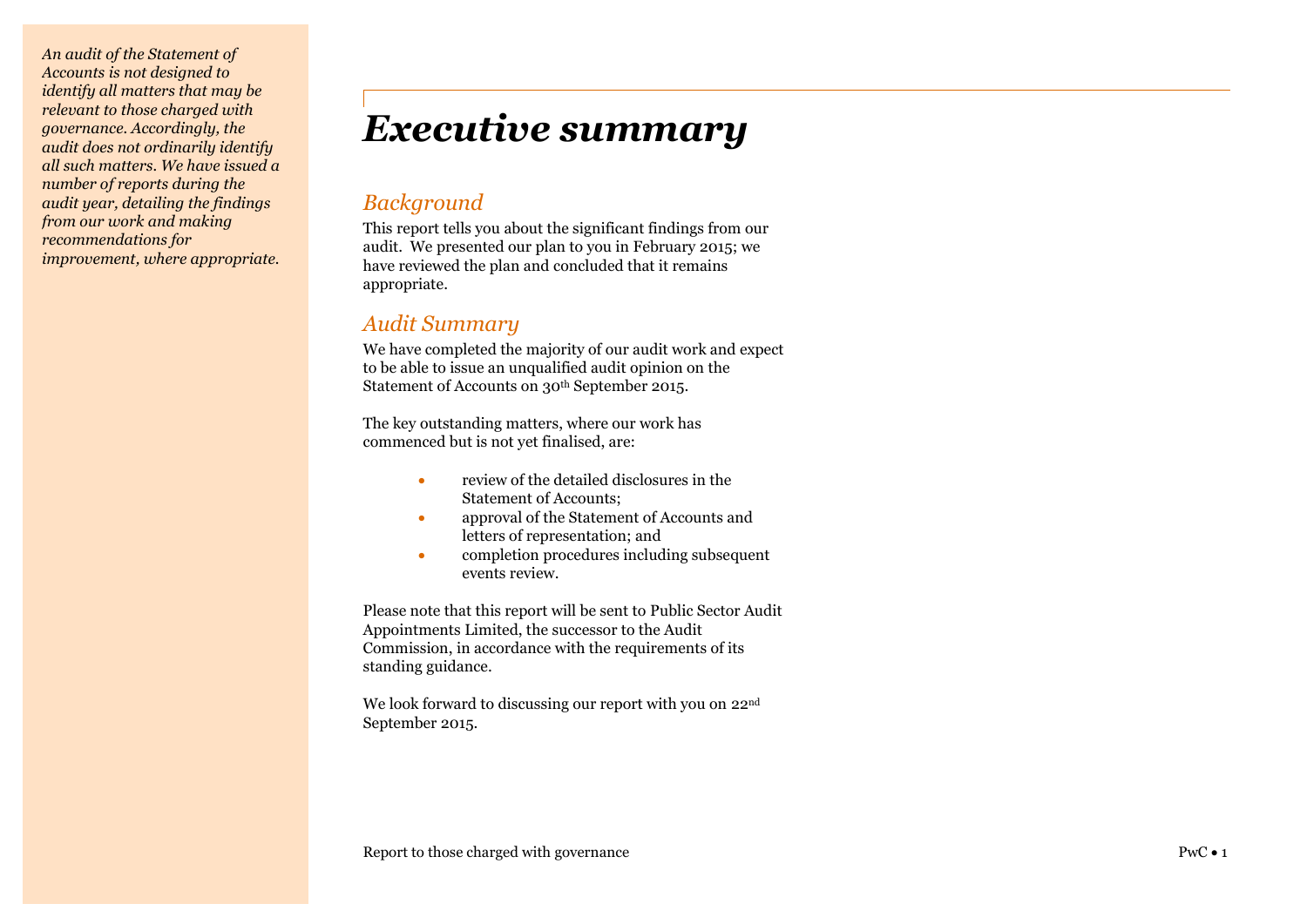# <span id="page-3-0"></span>*Audit approach*

Our audit approach was set in our audit plan which we presented to you in February 2015.

We have summarised below the significant risks we identified in our audit plan, the audit approach we took to address each risk and the outcome of our work.

| <b>Risk</b>                                                                                                                                                                                                                                                                                                                                                                                                                                   | <b>PCC</b> |                                | cc                             | <b>Audit approach and results of work</b><br>performed                                                                                                                                                                                                                                                                                                                                                                                                                                                           |  |
|-----------------------------------------------------------------------------------------------------------------------------------------------------------------------------------------------------------------------------------------------------------------------------------------------------------------------------------------------------------------------------------------------------------------------------------------------|------------|--------------------------------|--------------------------------|------------------------------------------------------------------------------------------------------------------------------------------------------------------------------------------------------------------------------------------------------------------------------------------------------------------------------------------------------------------------------------------------------------------------------------------------------------------------------------------------------------------|--|
| <b>Impact area</b>                                                                                                                                                                                                                                                                                                                                                                                                                            |            |                                |                                |                                                                                                                                                                                                                                                                                                                                                                                                                                                                                                                  |  |
| <b>Management override of</b><br>controls<br>ISA (UK&I) 240 requires that<br>we plan our audit work to<br>consider the risk of fraud, which<br>is presumed to be a significant<br>risk in any audit. In every<br>organisation, management may<br>be in a position to override the<br>routine day to day financial<br>controls. Accordingly, for all of<br>our audits, we consider this risk<br>and adapt our audit procedures<br>accordingly. |            | Financial<br><b>Statements</b> | Financial<br><b>Statements</b> | We updated our understanding of the Group's<br>controls over manual journals and access to<br>systems. Our final accounts procedures<br>included testing of:<br>the appropriateness of journals<br>$\bullet$<br>processed during the<br>year;<br>key year-end control account<br>$\bullet$<br>reconciliations, including the<br>bank<br>reconciliation;<br>transactions recorded after the year-<br>$\bullet$<br>end;<br>the existence of equipment items; and<br>$\bullet$<br>significant management estimates. |  |

No issues were identified during this work.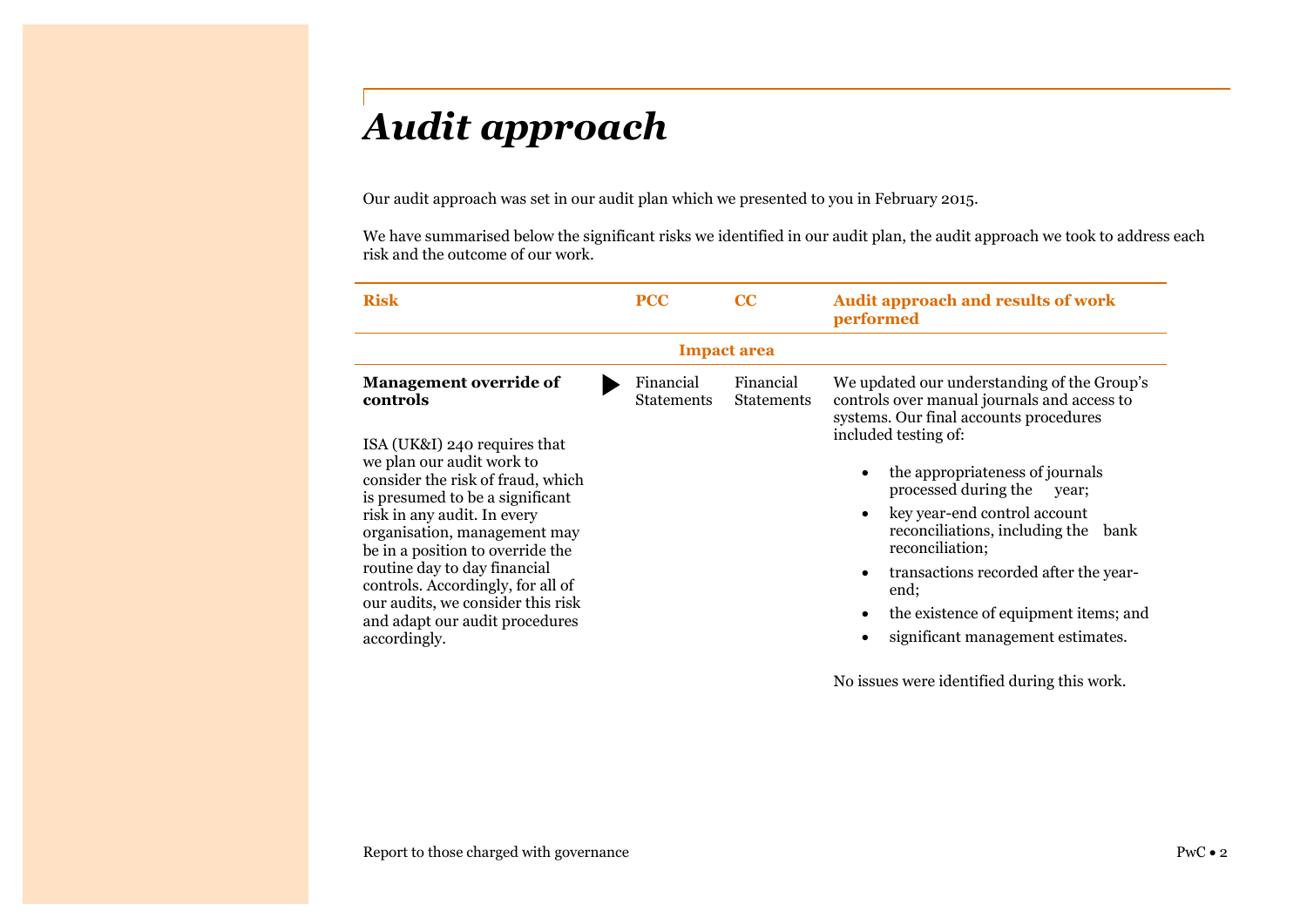| <b>Risk</b>                                                                                                                                                                                                                                                  | <b>PCC</b>                     | $_{\rm CC}$                    | <b>Audit approach and results of work</b><br>performed                                                                                                                                                                                                                                                                                                                                                                                                                                           |  |
|--------------------------------------------------------------------------------------------------------------------------------------------------------------------------------------------------------------------------------------------------------------|--------------------------------|--------------------------------|--------------------------------------------------------------------------------------------------------------------------------------------------------------------------------------------------------------------------------------------------------------------------------------------------------------------------------------------------------------------------------------------------------------------------------------------------------------------------------------------------|--|
| <b>Impact area</b>                                                                                                                                                                                                                                           |                                |                                |                                                                                                                                                                                                                                                                                                                                                                                                                                                                                                  |  |
| Fraud risk in income and<br>expenditure recognition<br>Under ISA (UK&I) 240 there is<br>a presumption that there are<br>risks of fraud in revenue<br>recognition.<br>We extend this presumption to<br>the recognition of expenditure<br>in local government. | Financial<br><b>Statements</b> | Financial<br><b>Statements</b> | We sought to understand and evaluate the<br>controls relating to income and expenditure,<br>liaising with and seeking to place reliance upon<br>the testing performed by Internal Audit<br>wherever possible.<br>During the final audit visit we evaluated the<br>accounting policies for income and<br>expenditure recognition and tested:<br>the appropriateness of journal entries<br>and other adjustments; and<br>accounting estimates for provisions,<br>accruals, expenditure and income. |  |
|                                                                                                                                                                                                                                                              |                                |                                | No issues were identified during this work.                                                                                                                                                                                                                                                                                                                                                                                                                                                      |  |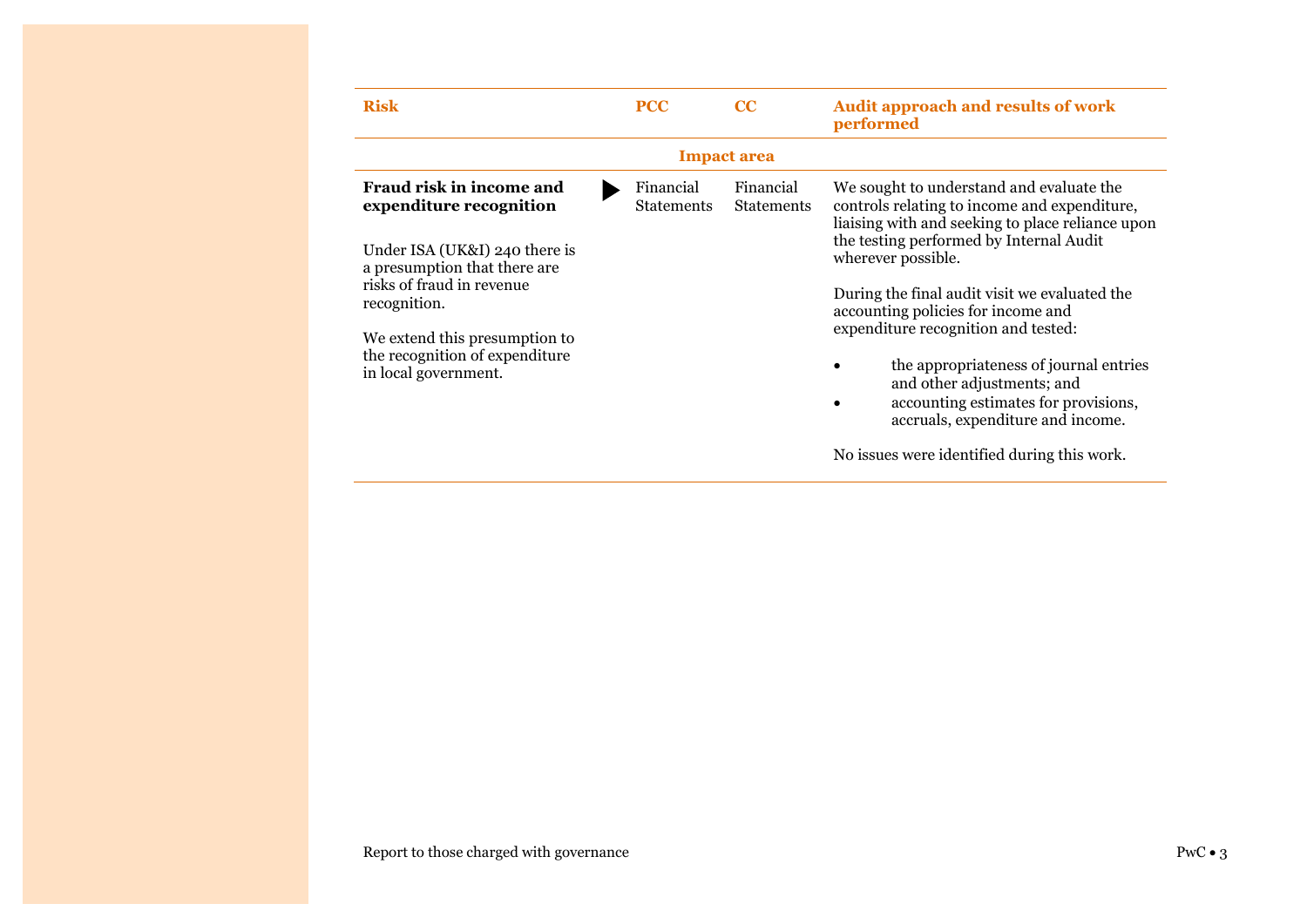| <b>Risk</b>                                                                                                                                                                                                                                                                                              | <b>PCC</b>                     | CC | <b>Audit approach and results of work</b><br>performed                                                                                                                                                                                                                                                                                                |  |  |
|----------------------------------------------------------------------------------------------------------------------------------------------------------------------------------------------------------------------------------------------------------------------------------------------------------|--------------------------------|----|-------------------------------------------------------------------------------------------------------------------------------------------------------------------------------------------------------------------------------------------------------------------------------------------------------------------------------------------------------|--|--|
| <b>Impact area</b>                                                                                                                                                                                                                                                                                       |                                |    |                                                                                                                                                                                                                                                                                                                                                       |  |  |
| <b>PPE Valuations</b><br>Property, Plant and Equipment<br>is the largest figure on your<br>balance sheet. The economic<br>conditions continue to be<br>uncertain, which has a potential<br>impact upon the valuation of<br>your property, plant and<br>equipment.                                        | Financial<br><b>Statements</b> |    | Our final accounts procedures included testing<br>of:<br>agreement of fixed asset balances to<br>$\bullet$<br>the general ledger and fixed asset<br>register;<br>the Group's assumptions underlying<br>$\bullet$<br>the classification of properties;<br>recalculation of revaluations and<br>$\bullet$<br>impairment charged during the year;        |  |  |
| Specific areas of audit risk<br>include:<br>The accuracy and<br>completeness of detailed<br>information on assets.<br>Whether the assumptions<br>$\bullet$<br>underlying the classification<br>of properties are<br>appropriate.<br>The valuer's methodology,<br>$\bullet$<br>assumptions and underlying |                                |    | consideration of external and internal<br>$\bullet$<br>factors which may have caused<br>material changes in the fair value of<br>properties which have not been<br>revalued during the year; and review of<br>the valuer's methodology, assumptions<br>and underlying data and our access to<br>these.<br>No issues were identified during this work. |  |  |

### Report to those charged with governance PwC  $\bullet$  4

data, and our access to these.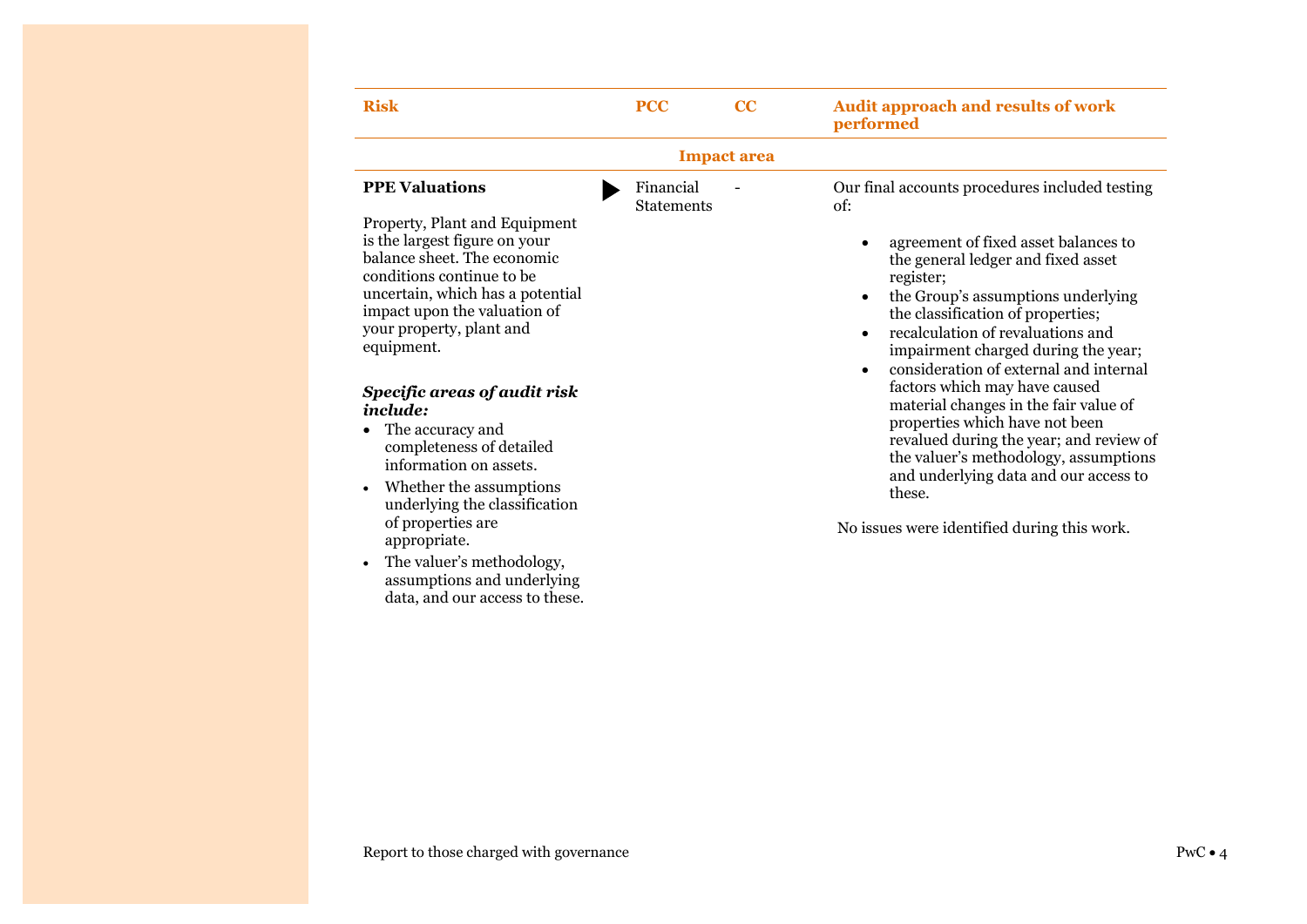| <b>Risk</b>                                                                                                                                                        | <b>PCC</b>         | $_{\rm CC}$        | <b>Audit approach and results of work</b><br>performed                                                                                  |  |  |
|--------------------------------------------------------------------------------------------------------------------------------------------------------------------|--------------------|--------------------|-----------------------------------------------------------------------------------------------------------------------------------------|--|--|
| <b>Impact area</b>                                                                                                                                                 |                    |                    |                                                                                                                                         |  |  |
| <b>Savings Plan / Medium</b><br><b>Term</b><br><b>Financial Strategy (MTFS)</b>                                                                                    | Value for<br>Money | Value for<br>Money | We have reviewed your latest MTFS and<br>understood your key assumptions and risks.                                                     |  |  |
| The organisation has made<br>significant efforts over the past<br>few years to identify savings and                                                                |                    |                    | We have referred to the work of HMIC in its<br>latest value for money report issued in July<br>2014 to inform our views and assessment. |  |  |
| deliver more efficient services.<br>The latest MTFS was drafted in<br>January 2015.                                                                                |                    |                    | Further details can be found in the economy,<br>efficiency and effectiveness section later on in<br>this report.                        |  |  |
| Recent announcements on<br>likely future funding over the<br>medium term mean that the<br>total savings requirement is<br>likely to continue being<br>significant. |                    |                    | We anticipate issuing an unmodified value for<br>money conclusion.                                                                      |  |  |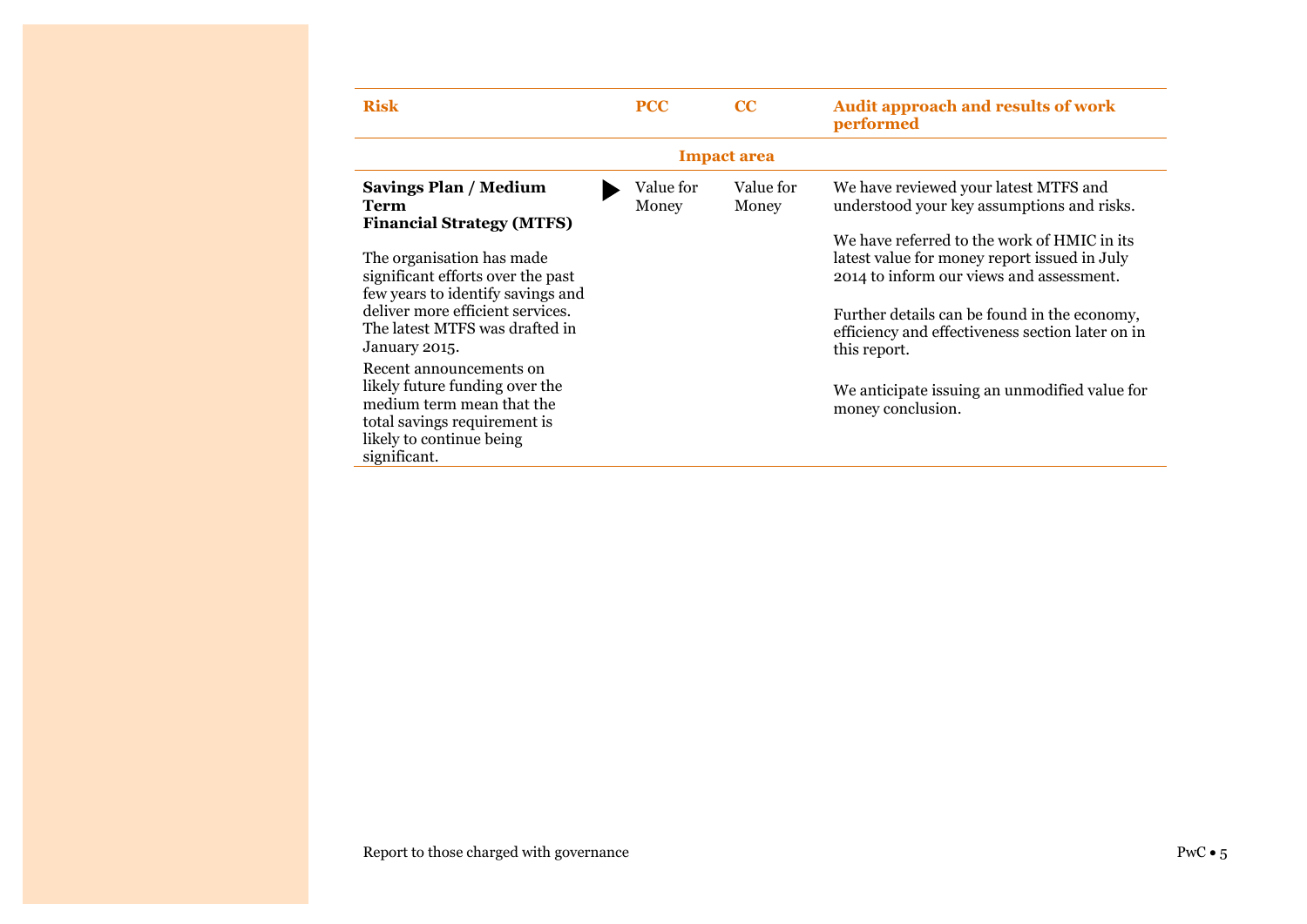# *Intelligent scoping*

In our audit plan presented to you in February 2015 we reported our planned overall materiality which we used in planning the overall audit strategy. Our PCC materiality increased from £3,844,000 to £3,871,700 and the CC materiality remained the same at £4,006,820 to reflect the values in the draft 2014/15 Statement of Accounts. The clearly trivial reporting de minimis level has remained the same.

Our revised materiality levels are as follows:

|                                         | $PCC \nLpsilon$ | œ         |
|-----------------------------------------|-----------------|-----------|
| Overall materiality                     | 3,871,700       | 4,006,820 |
| Clearly trivial reporting<br>de minimis | 192,000         | 192,000   |

Overall materiality has been set at 2% of actual expenditure for the year ended 31 March 2015.

ISA (UK&I) 450 (revised) requires that we record all misstatements identified except those which are "clearly trivial" i.e. those which we do expect not to have a material effect on the financial statements even if accumulated. We agreed the de minimis threshold with the Audit Committee at its meeting in February 2015.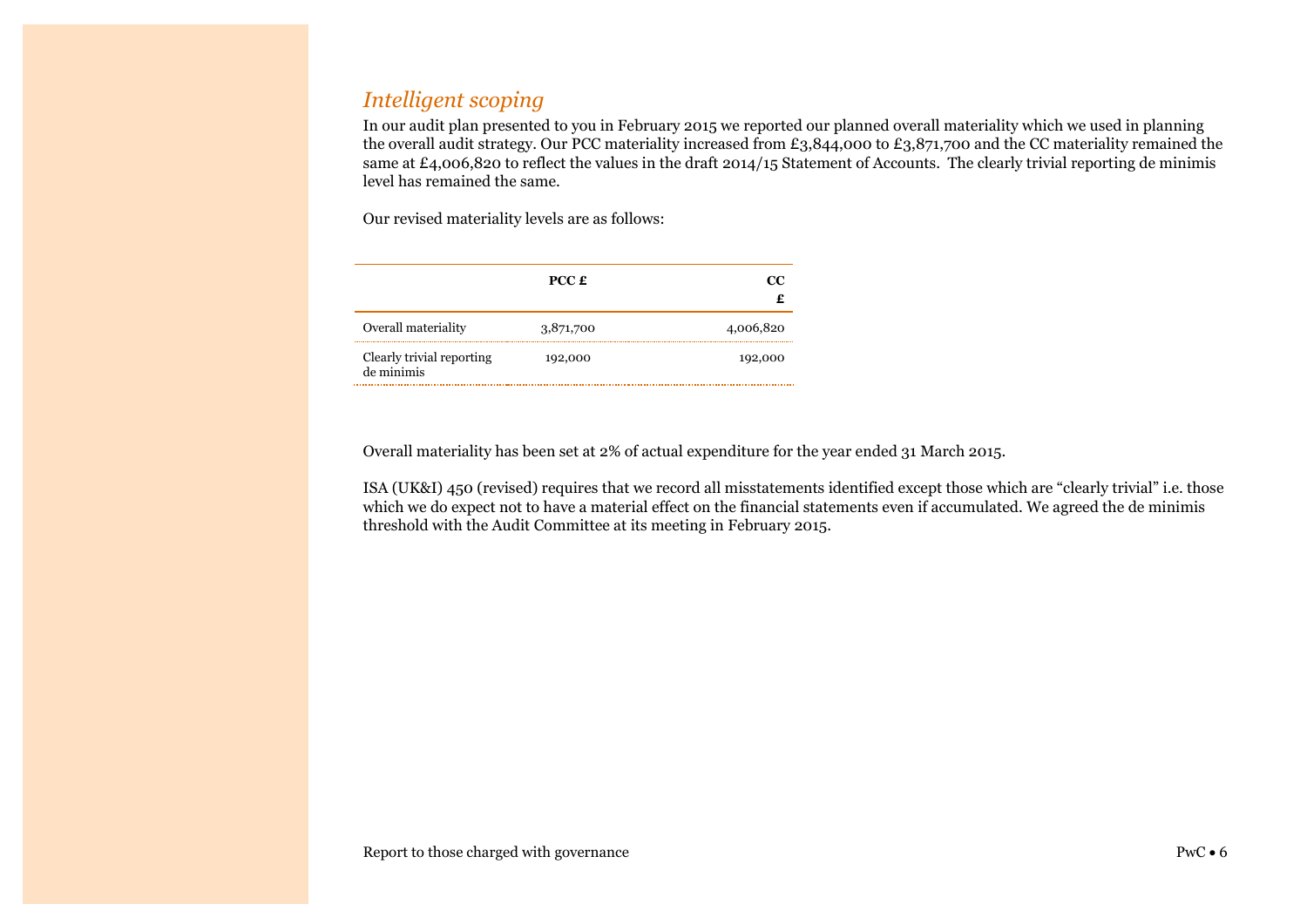# <span id="page-8-0"></span>*Significant audit and accounting matters*

Auditing Standards require us to tell you about relevant matters relating to the audit of the Statement of Accounts sufficiently promptly to enable you to take appropriate action.

### *Accounts*

We have completed our audit, subject to the following outstanding matters:

- review of the detailed disclosures in the Statement of Accounts;
- approval of the Statement of Accounts and letters of representation;
- receipt of outstanding bank and investment confirmations; and
- completion procedures including subsequent events review.

Subject to the satisfactory resolution of these matters, the finalisation of the Statement of Accounts and their approval of them we expect to issue an unqualified audit opinion.

As part of our work on the Statement of Accounts we have also examined the Whole of Government Accounts schedules submitted to the Department for Communities and Local Government and anticipate issuing an opinion stating in our view they are consistent with the Statement of Accounts.

### *Accounts Preparation*

You completed your draft accounts by the end of June, and provided them to us in advance of the audit as agreed. The hard work you have put into your accounts process over the past few years gives you a strong base to work from, particularly since the accounting reporting timetable is to be accelerated over the next year or so. Our audit identified no material issues in the quality of the accounts presented for audit. Some minor disclosure issues were identified which have been discussed and have been amended appropriately.

We agreed in advance what we would need for our audit and this was mostly ready for us when we arrived. The working papers were provided to us electronically and this helped us perform our audit. The finance team worked hard to meet the timescales and were helpful in resolving our queries.

We would like to thank the team (and others) for their support and assistance during the audit.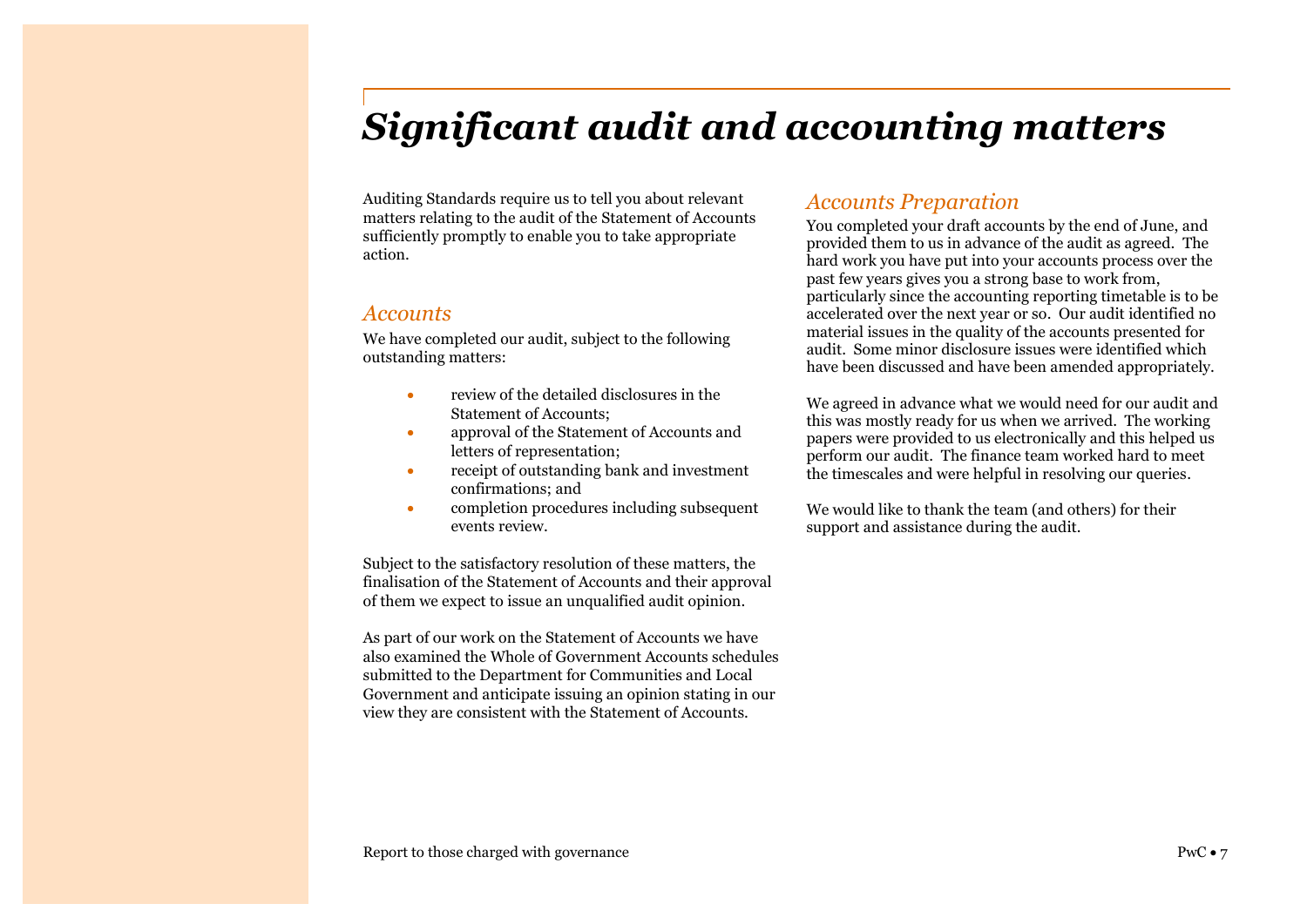### *Accounting issues*

We identified the following key matters during our audit.

# *Valuation of Property, Plant and Equipment*

Your draft accounts include property, plant and equipment with a net book value of £60.5 million, largely made up of land and buildings  $(E53.4 \text{ million})$ . The total value of your land and buildings has increased slightly from £48.76 million in the prior year.

You have to keep the values of your own land and buildings up to date. The Police's accounting policy is to include land and buildings in the balance sheet at open market value for existing use or at depreciated replacement cost for specialised assets where there is no market. You performed a revaluation of land and buildings at the balance sheet date. The work was completed by an external valuation team.

We have engaged an internal PwC valuation specialist to review the work of your valuation team. We considered the applicable professional requirements and industry standard indices used to revalue specialised assets, and the steps taken by the organisation to account for the full impact of these across all assets. We also challenged the assumptions you have made in valuing your assets.

No issues have been identified to report to the Committee.

# *Pensions Liability*

The most significant estimate in the Statement of Accounts is in the valuation of net pension liabilities for employees in the Local Government Pension Scheme and the Police Pension Schemes. The net pension surplus/liability at 31 March 2015 was £1,844 million (2014 - £1,607 million).

We reviewed the reasonableness of the assumptions underlying the pension liability, and we are comfortable that the assumptions are within an acceptable range.

Report to those charged with governance  $PwC \cdot 8$ 

We utilised the work of actuarial experts to assess the assumptions applied by the Group for its Police Pension schemes and local government pension scheme.

We validated the data supplied to the actuary on which to base their calculations.

## *GAD vs Milne - Police Pension*

The Pensions Ombudsman's recently ruled on a complaint brought by Mr W Milne regarding Police Pension payments. The Government has ruled that additional payments are to be made to Scheme members whose pension commenced between 1 December 2001 and 30 November 2006 and who chose to commute pension for lump sum at retirement. This is to address the Ombudsman's conclusion that the scheme's commutation factors should have been reviewed before 2006.

There are approximately 320 pensioners who will have revised calculations at Leicestershire. Based on initial calculations the additional 'lump Sums' are estimated to be in the region of £4.5m and interest payments £1.0m.

The Home Office has advised that the Government will meet the immediate cost of the lump sum payments and interest via the existing top-up grant process and that the revised calculations should be completed by December 2015 and payments made by the 31st March 2016.

Leicestershire have accounted for this by putting a provision into the accounts with a matching asset. This shows that the organisation have an obligation to make the payments to the relevant pensioners but the bill is initially being funded by the Home Office.

# *Misstatements and significant audit adjustments*

We have to tell you about all uncorrected misstatements we found during the audit, other than those which are trivial.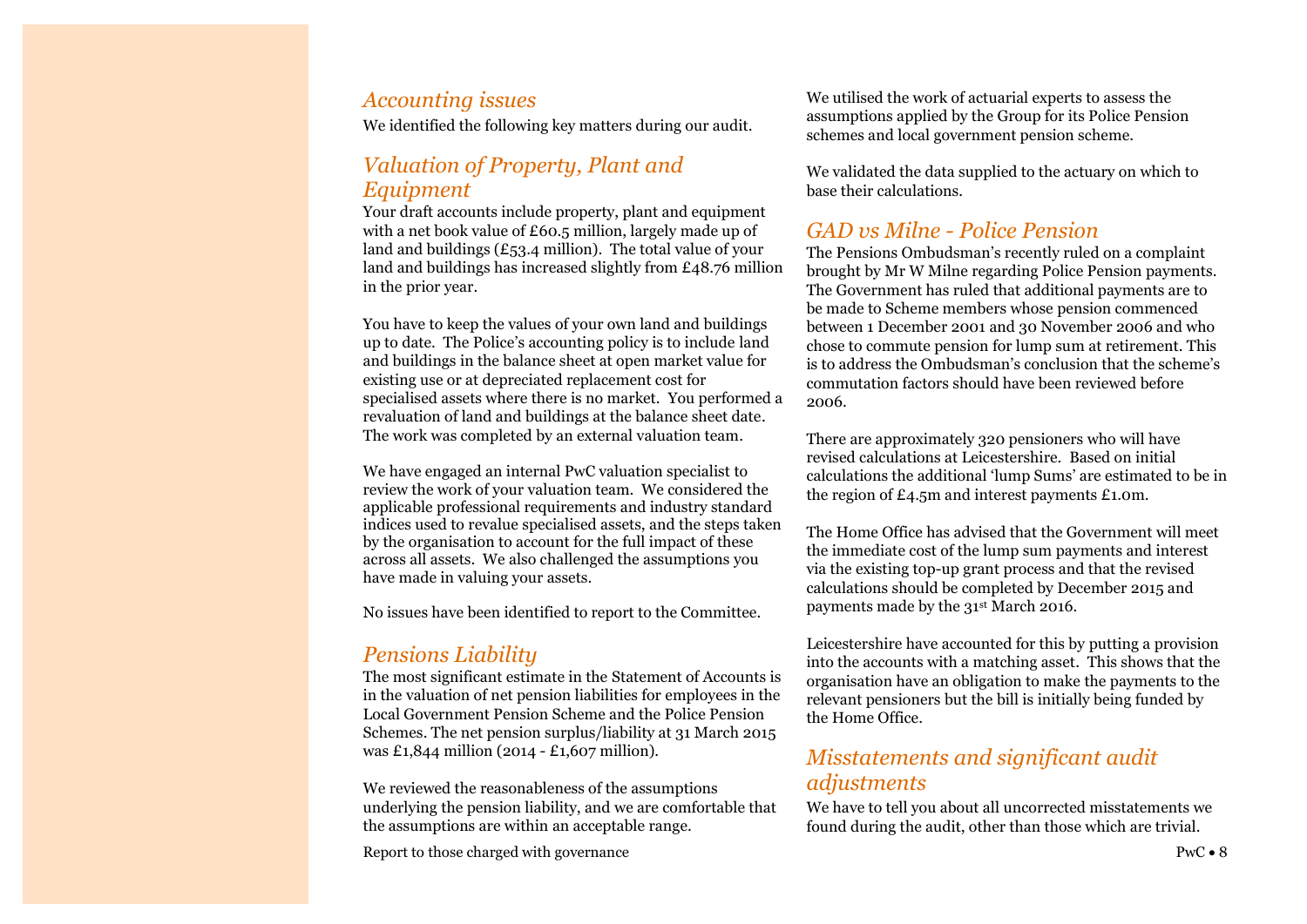We are pleased to say we have not found any misstatements above the trivial level during the audit.

# *Significant accounting principles and policies*

Significant accounting principles and policies are disclosed in the notes to the Statement of Accounts. We will ask management to represent to us that the selection of, or changes in, significant accounting policies and practices that have, or could have, a material effect on the Statement of Accounts have been considered.

# *Judgments and accounting estimates*

The PCC and CC is required to prepare its financial statements in accordance with the CIPFA Code. Nevertheless, there are still many areas where management need to apply judgement to the recognition and measurement of items in the financial statements. The following significant judgements and accounting estimates were used in the preparation of the financial statements:

- Pensions Liability
- Property, Plant and Equipment Depreciation and Valuation
- Bad Debt Provision
- Accruals

Our conclusions on these judgments are as follows:

### *Pensions Liability*

*Estimation of the net liability to pay pensions depends on a number of complex judgements relating to the discount rate used, the rate at which salaries are projected to increase, changes in retirement ages, mortality rates and expected returns on pension fund assets. A firm of consulting* 

*actuaries is engaged to provide the Group with expert advice about the assumptions to be applied.*

The accounts include a non-current liability at 31 March 2015 of  $£1,844$  million (31 March 2014:  $£1,607$  million) in respect of the Groups' overall liability to the Leicestershire Local Government Pension Scheme and the Police Pension Schemes.

We have assessed the assumptions used by the scheme actuary and reviewed them against independent sources, and did not find any issues or concerns with the assumptions used. As is our usual practice, we will be requesting that the Group confirms the appropriateness of these assumptions in the letter of representation.

### *Property, Plant and Equipment: Valuation and Useful Economic Lives*

*Assets are depreciated over useful lives that are dependent on assumptions about the level of repairs and maintenance that will be incurred in relation to individual assets.* 

The valuation of non-current assets is a further area of significant judgment within the accounts. We have considered the assumptions used by the Authority's external valuers (Leicestershire County Council) for the 2014/15 financial statements. The valuation covers all land and building assets. We concluded that the assumptions used were reasonable and have not resulted in a misstatement of the carrying value of your land and buildings.

We have updated our understanding of the processes adopted by the Group as part of its assessment for determining the useful economic lives of its asset base and significant components, which is principally through ongoing dialogue and discussions with its valuer and industry expectations. We have not found any issues or concerns with the process adopted and the lives assigned to each significant asset class or component.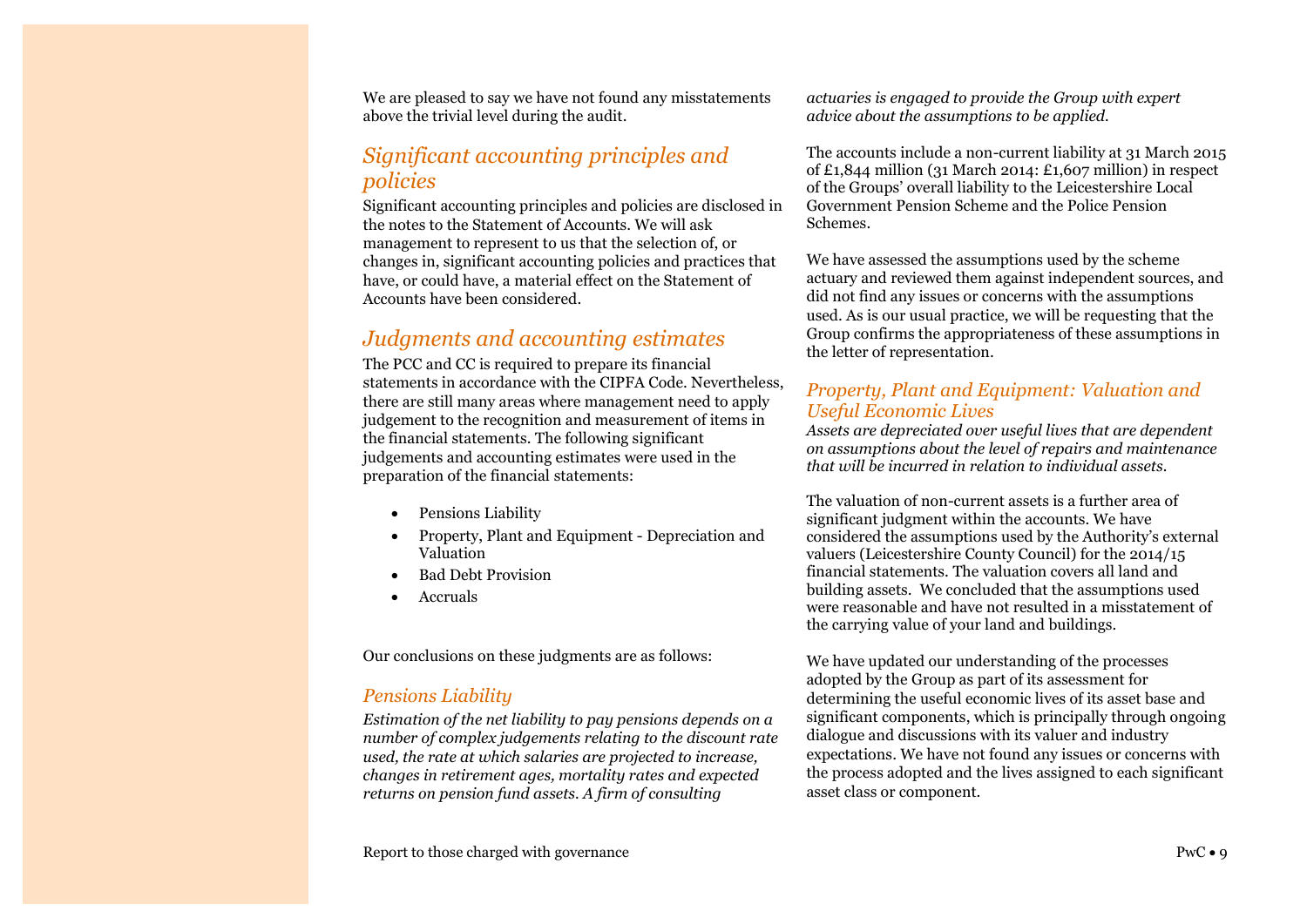Management were requested to carry out a further impairment review to formally assess if there are any indicators of impairment on its other material PPE asset categories. We have reviewed the principles of the assessment and expect to formally conclude that management have satisfied themselves that there are no material impairments that should be reflected in the 2014/15 financial statements.

### *Accruals*

Accruals for expenditure and income are raised where an invoice has not been received or raised at the year-end, but the Group knows that there is a liability to be met which relates to the current year. This involves a degree of estimation. Detailed testing was performed on significant accruals. No issues were noted from this work.

### *Allowance for doubtful debts*

We reviewed the process the Authority has in place to determine its allowance for doubtful debts when preparing the accounts. We considered the assumptions used and concluded that there was not a risk of material misstatement arising from the estimation technique used.

### *Management representations*

The final draft of the representation letter that we ask management to sign is attached in Appendix 2.

# *Related parties*

In forming an opinion on the financial statements, we are required to evaluate:

- whether identified related party relationships and transactions have been appropriately accounted for and disclosed; and
- whether the effects of the related party relationships and transactions cause the financial statements to be misleading.

Report to those charged with governance PwC  $\bullet$  10

We did not identify any matters during the course of our work.

# *Audit independence*

We are required to follow both the International Standard on Auditing (UK and Ireland) 260 (Revised) "Communication with those charged with governance", UK Ethical Standard 1 (Revised) "Integrity, objectivity and independence" and UK Ethical Standard 5 (Revised) "Non-audit services provided to audited entities" issued by the UK Auditing Practices Board.

Together these require that we tell you at least annually about all relationships between PricewaterhouseCoopers LLP in the UK and other PricewaterhouseCoopers' firms and associated entities ("PwC") and the Authority that, in our professional judgement, may reasonably be thought to bear on our independence and objectivity.

### *Relationships between PwC and the Authority*

We are not aware of the following relationships that, in our professional judgement, may reasonably be thought to bear on our independence and objectivity and which represent matters that have occurred during the financial year on which we are to report or up to the date of this document.

### *Relationships and Investments*

We have not identified any potential issues in respect of personal relationships with the Authority or investments in the Authority held by individuals.

### *Employment of PricewaterhouseCoopers staff by the Authority*

We are not aware of any former PwC partners or staff being employed, or holding discussions in respect of employment, by the Authority as a director or in a senior management position covering financial, accounting or control related areas.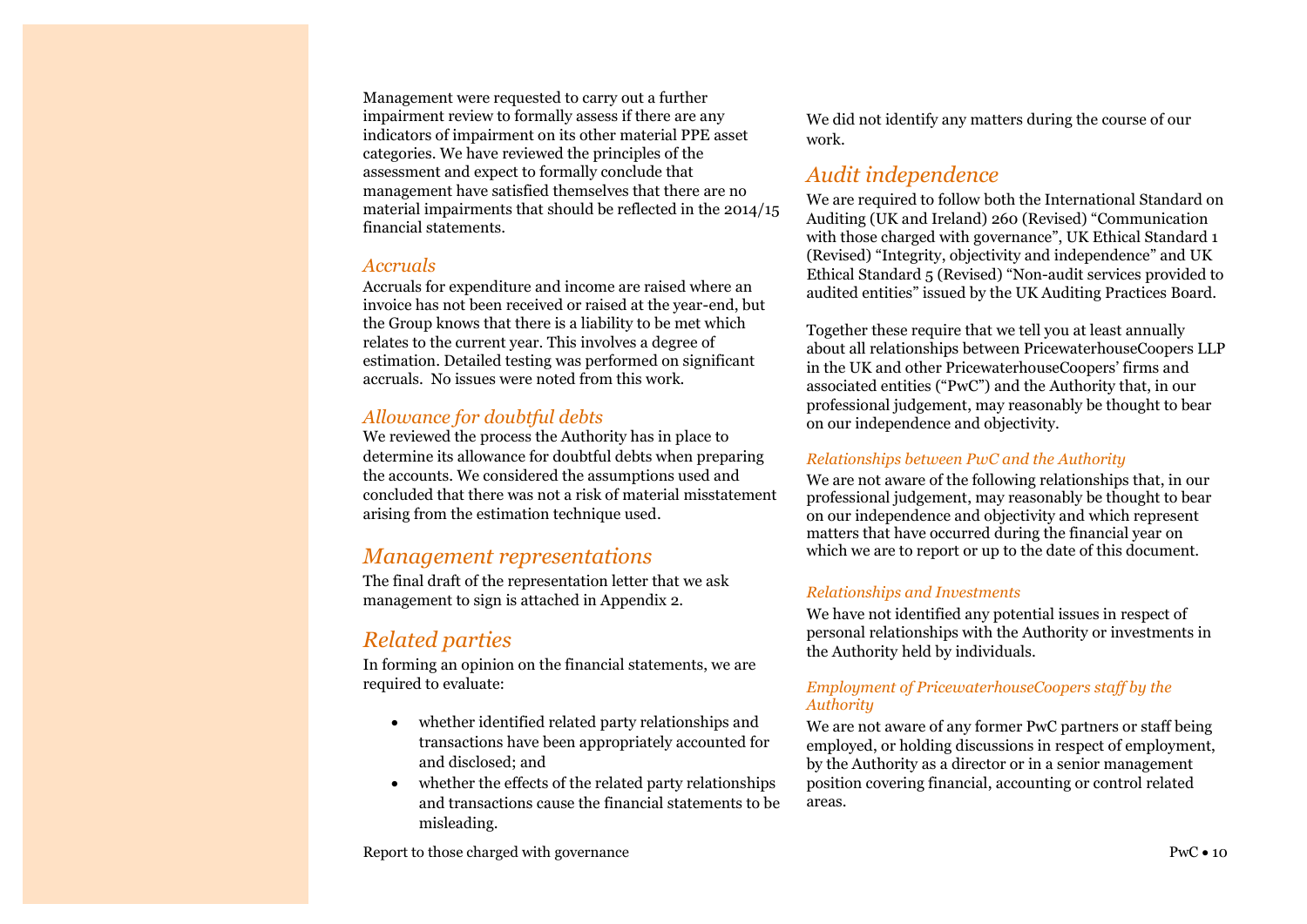#### *Business relationships*

We have not identified any business relationships between PwC and the Authority.

### *Services provided to the Authority*

The audit of the Statement of Accounts is undertaken in accordance with the UK Firm's internal policies. The audit is also subject to other internal PwC quality control procedures such as peer reviews by other offices.

### *Fees*

The analysis of our audit and non-audit fees for the year ended 31/03/2015 is included on page 18. In relation to the non-audit services provided, none included contingent fee arrangements.

#### *Services to Directors and Senior Management*

PwC does not provide any services e.g. personal tax services, directly to directors, senior management.

### *Rotation*

It is the Audit Commission's policy that engagement leaders at an audited body at which a full Code audit is required to be carried out should act for an initial period of five years. The Commission's view is that generally the range of regulatory safeguards it applies within its audit regime is sufficient to reduce any threats to independence that may otherwise arise at the end of this period to an acceptable level. Therefore, to safeguard audit quality, and in accordance with APB Ethical Standard 3, it will subsequently approve engagement leaders for an additional period of up to no more than two years, provided that there are no considerations that compromise, or could be perceived to compromise, the auditor's independence or objectivity.

### *Gifts and hospitality*

We have not identified any significant gifts or hospitality provided to, or received from, a member of the group's board, senior management or staff.

Report to those charged with governance PwC  $\bullet$  11

### *Conclusion*

We hereby confirm that in our professional judgement, as at the date of this document:

- we comply with UK regulatory and professional requirements, including the Ethical Standards issued by the Auditing Practices Board; and
- our objectivity is not compromised.

We would ask the JARAP to consider the matters in this document and to confirm that they agree with our conclusion on our independence and objectivity.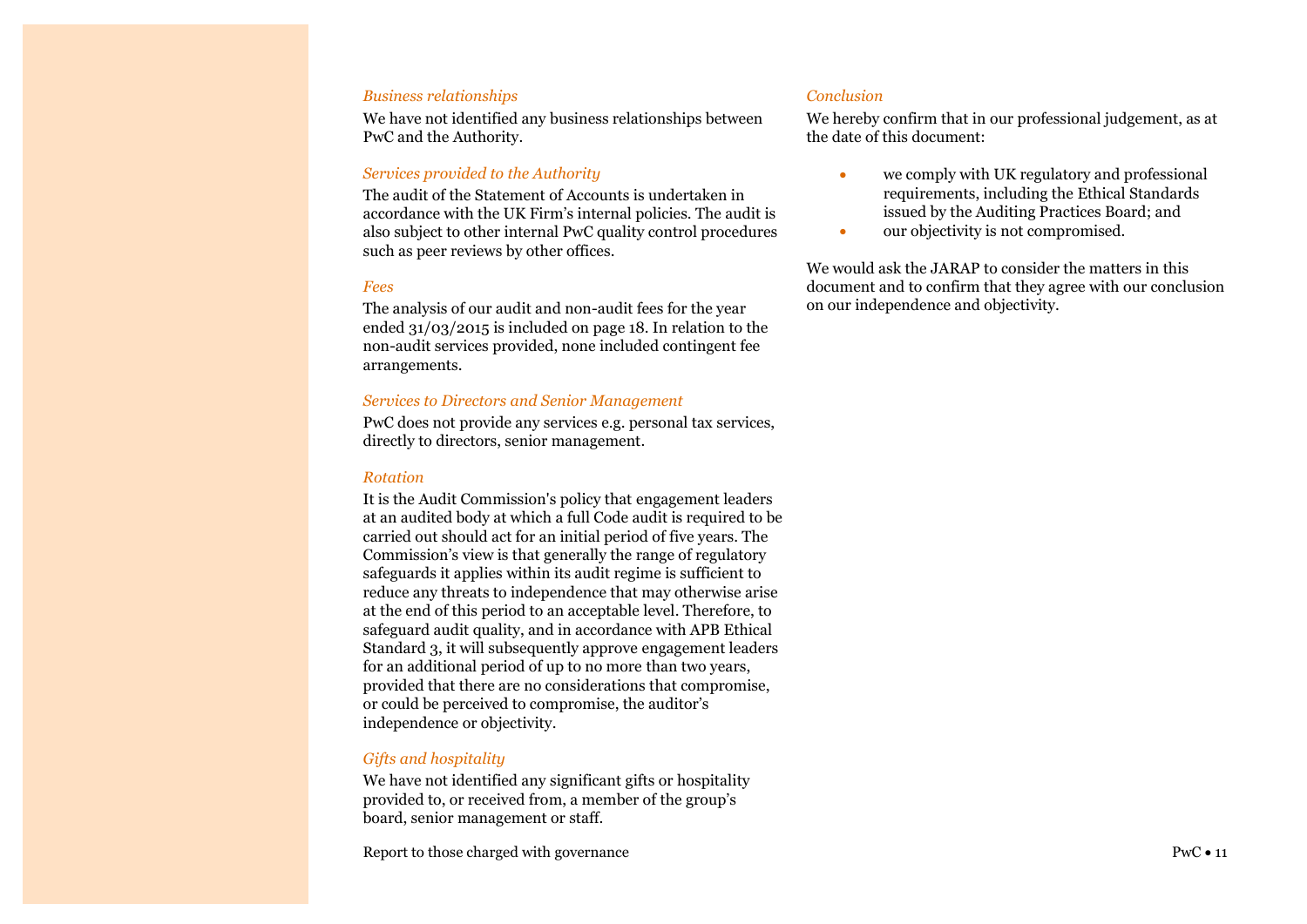# *Annual Governance Statement*

Local Authorities are required to produce an Annual Governance Statement (AGS), which is consistent with guidance issued by CIPFA / SOLACE: "Delivering Good Governance in Local Government". The AGS was included in the Statement of Accounts.

We reviewed the AGS to consider whether it complied with the CIPFA / SOLACE "Delivering Good Governance in Local Government" framework and whether it is misleading or inconsistent with other information known to us from our audit work. We found no areas of concern to report in this context.

## *Economy, efficiency and effectiveness*

Our value for money code responsibility requires us to carry out sufficient and relevant work in order to conclude on whether the organisation has put in place proper arrangements to secure economy, efficiency and effectiveness in the use of resources.

The Audit Commission guidance includes two criteria:

- The organisation has proper arrangements in place for securing financial resilience; and
- The organisation has proper arrangements for challenging how it secures economy, efficiency and effectiveness.

We determine a local programme of audit work based on our audit risk assessment, informed by these criteria and our statutory responsibilities.

We anticipate issuing an unqualified value for money conclusion. We have identified the following matters which we wish to bring to your attention are:

We review your latest MTFS.

The last MTFS was produced in January 2015 and formed the basis of the financial plans made for the 2015/16 budget.

We reviewed your MTFS covering the period 2015/16 to 2017/8. The key assumptions as reported at the January Police and Crime Panel are:

- council tax increase of 1.5% and increases of 2% from 2015/16;
- there is no new council tax freeze grant after  $2015/16$ ;
- all existing council tax freeze grants are baselined and continue;
- that 2015/16 is the final year for the award of new Council Tax Freeze Grants;
- Government funding reductions are 3.2% each and every year from 2016/17 onwards;
- the collecting authorities' LCTS schemes deliver a cash neutral position when combined with the council tax support grant from the Government;
- pay and price increases are assumed at realistic levels;
- no additional, unfunded responsibilities are given to the PCC;
- the BER (Budget Equalisation Reserve) can fund any necessary invest to save projects and further borrowing beyond the capital programme is not required;

Savings plans showed that the budget was cut by £6.5m in 2013-14; a further £8.2m was cut from 2014-15; £6.9m from 2015-16; and a need for £6.1m to be cut from 2016-17. The organisation still need to find £4m of the £6.1m for 2016-17.

In 2014-15 an underspend against budget of 0.26% was achieved (£0.448m). This shows Leicestershire is on track to deliver the savings outlined above.

A major part of the savings plans is "Project Edison" which is looking at the way the organisation delivers operational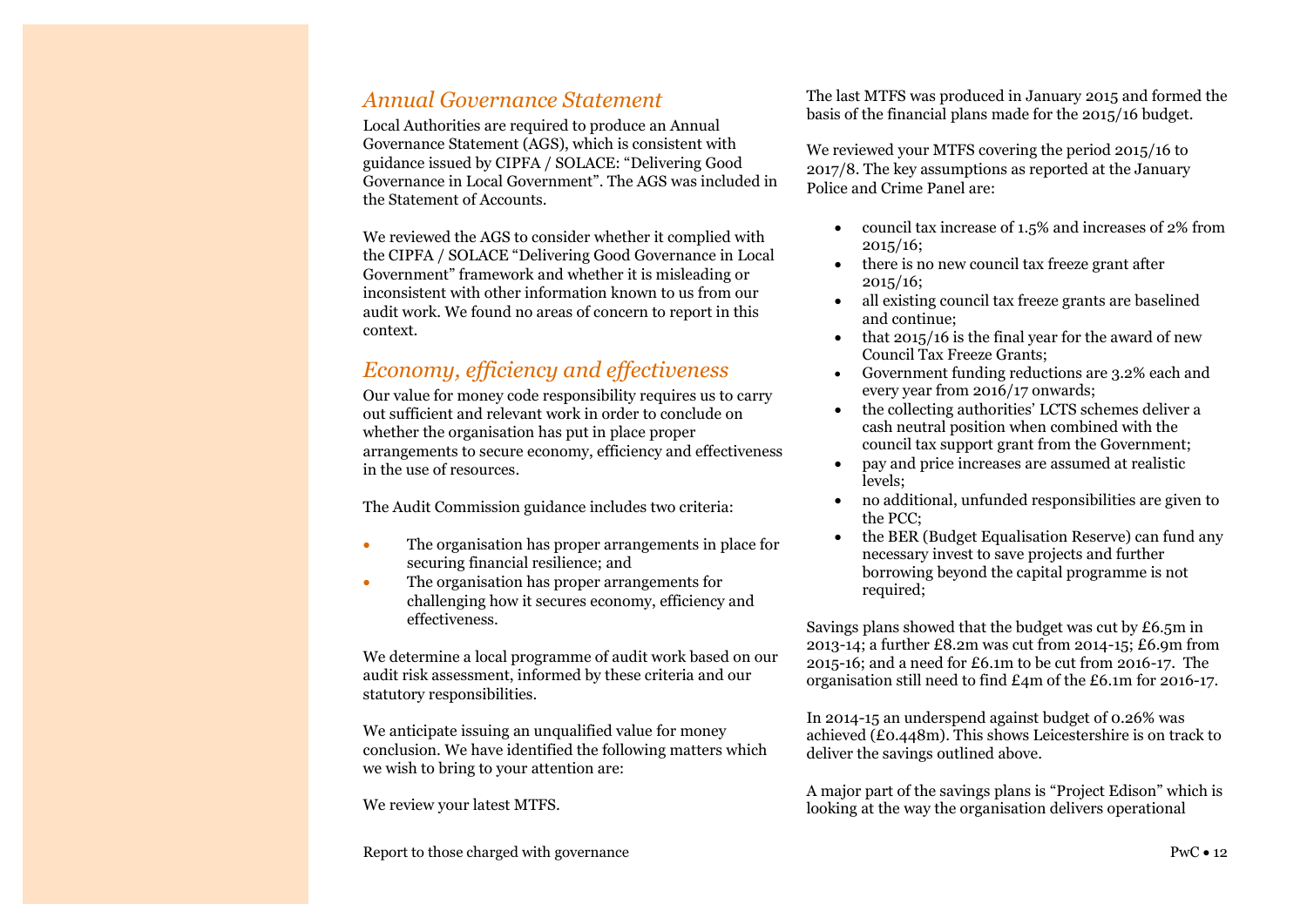policing and this project successfully started in February 2015.

We recognise the track record of Leicestershire in delivering savings has been strong (which is supported by previous and recent HMIC work as well as our own views), there must be continued focus to ensure plans remain realistic.

Overall, we have no concerns to report over the assumptions and modelling used in your MTFS. We would also support your view that the MTFS needs to be kept under close review.

### Other regulatory reviews and findings

HMIC have issued the latest Value for Money Inspection report in July 2014, 'Responding to Austerity'.

The inspection focussed on three key themes:

- to what extent is the force taking the necessary steps to ensure a secure financial position for the short and long term?
- to what extent has the force an affordable way of providing policing? and
- to what extent is the force efficient?

HMIC issued an overall judgement of 'Good' and 'Good' for all of the criteria listed above. This is one of two positive statements that HMIC issue in their inspection reports.

*'Leicestershire Police has made good progress in its response to the spending review challenge, and continues to develop its plans to address the future while protecting its communities.'*

The key overall messages were:

 Leicestershire Police is on track to achieve its required savings of £36.1m over this spending review period. Achieving these savings depends on the

Report to those charged with governance PwC  $\bullet$  13

future success of the force's change programme, the implementation of the new operating model, increased collaboration, and removing cost from processes.

- In 2015/16 and 2016/17 the plans to address the budget gap are based on further modernisation, leading to further reductions in the workforce, a continued decrease in the size of the estate, additional savings from the centralisation of budgets, and expanding upon potential collaboration opportunities.
- The force has a strong track record of achieving significant savings from its non-pay costs and investing these in the provision of frontline policing. It uses robust workforce modelling, supported by good governance, to ensure that planned changes are made appropriately and that associated savings are achieved.
- Leicestershire Police has put in place a more sustainable approach to making savings, which includes moving to a model of policing based on affordable workforce numbers. The force understands the issues it faces, and is achieving the required savings today while planning for the future.

Specific messages within the HMIC report are consistent with our own views and therefore not repeated in detail for each specific theme.

### **Conclusion**

Overall, following our review of the MTFS and coupled with the review and the findings of HMIC value for money review, we concluded there are robust arrangements in place at Leicestershire that help it achieve financial resilience and have a continued focus on delivering and securing value for money through good financial management its change programme to deliver operational and financial savings.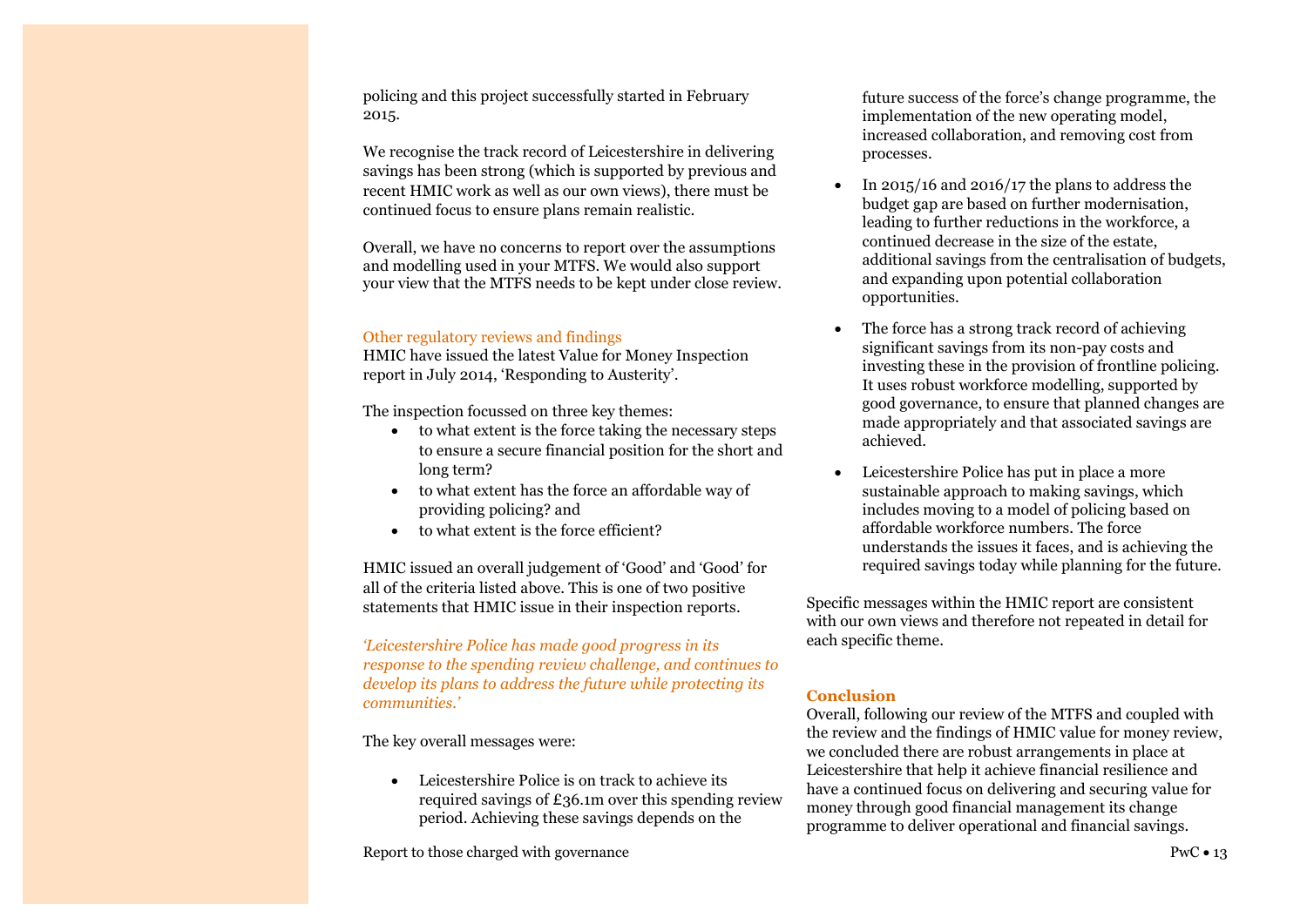Leicestershire police are therefore well placed to meet and deliver against the backdrop of current and future pressures on funding and resources.

We would reaffirm the need for a continued drive on both delivery of efficiency plans through continued strong collaborative arrangements and the delivery of its change programme alongside maintaining and improving on overall victim satisfaction levels as the key indicator to your overall performance.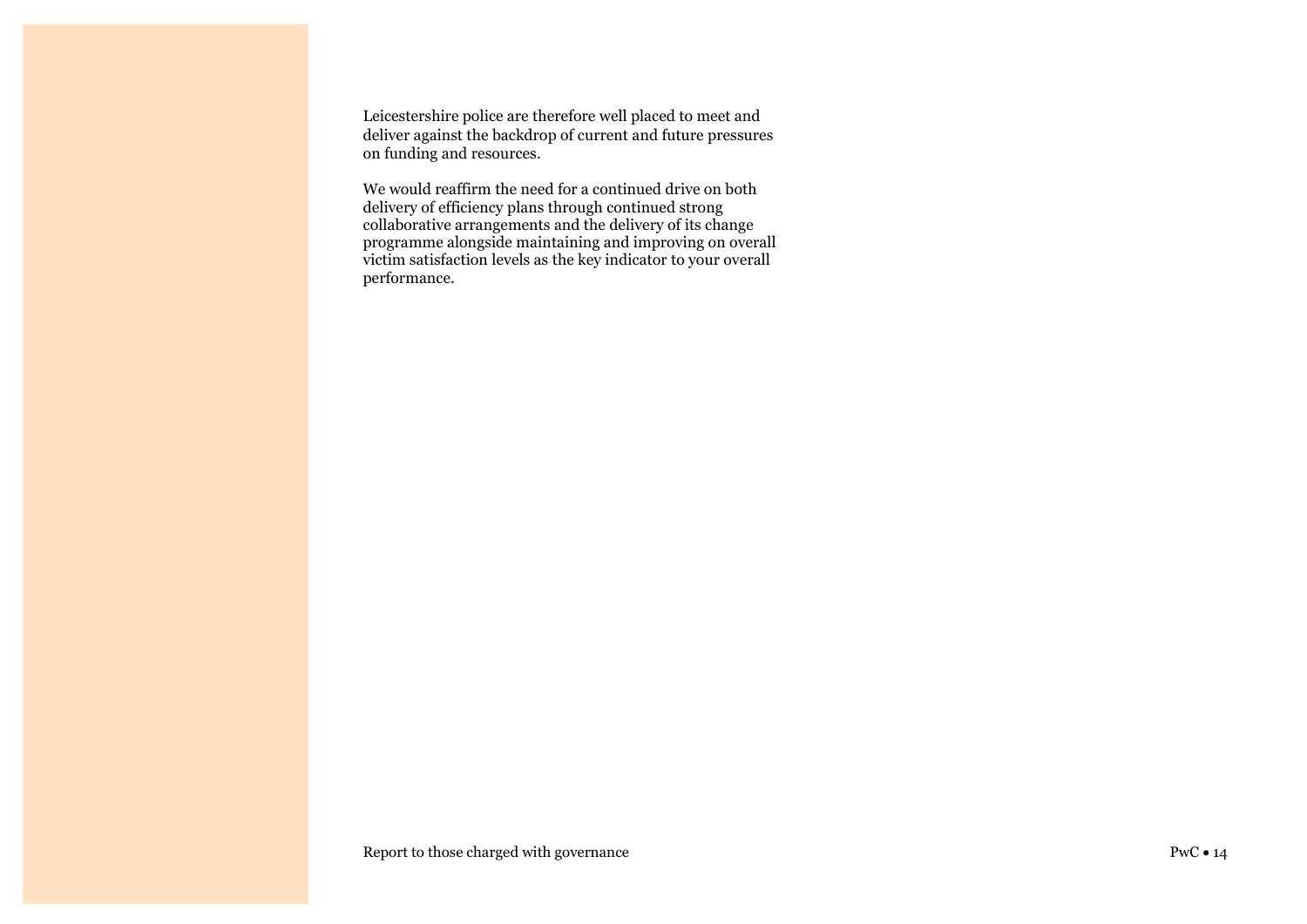# <span id="page-16-0"></span>*Internal controls*

# *Accounting systems and systems of internal control*

Management are responsible for developing and implementing systems of internal financial control and to put in place proper arrangements to monitor their adequacy and effectiveness in practice. As auditors, we review these arrangements for the purposes of our audit of the Statement of Accounts and our review of the annual governance statement.

We have not identified any significant weaknesses in internal controls which require to be brought to your attention.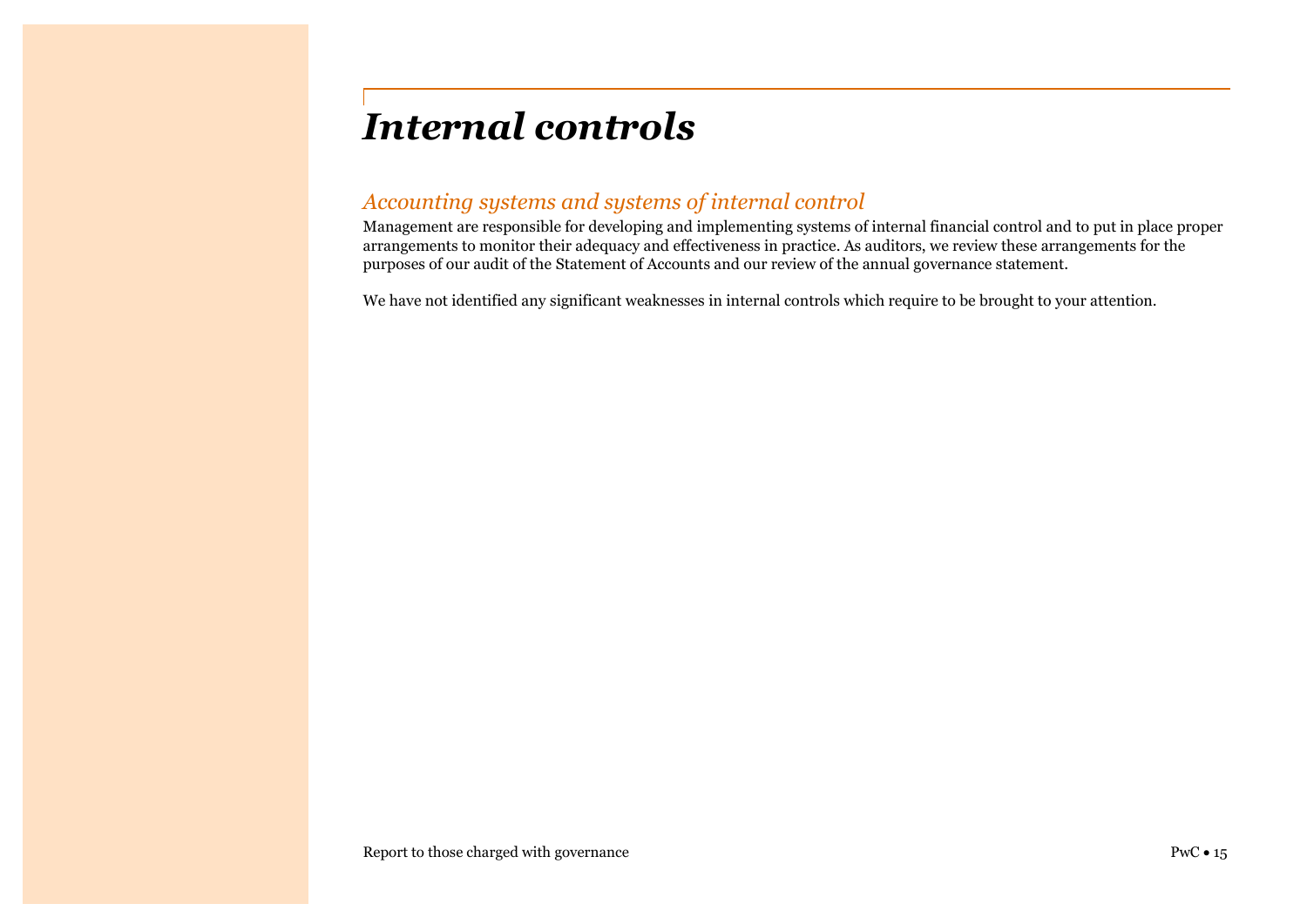# <span id="page-17-0"></span>*Risk of fraud*

International Standards on Auditing (UK&I) state that we, as auditors, are responsible for obtaining reasonable assurance that the financial statements taken as a whole are free from material misstatement, whether caused by fraud or error. The respective responsibilities of auditors, management and those charged with governance are summarised below:

# Auditors' responsibility

Our objectives are:

- to identify and assess the risks of material misstatement of the financial statements due to fraud;
- to obtain sufficient appropriate audit evidence regarding the assessed risks of material misstatement due to fraud, through designing and implementing appropriate responses; and
- to respond appropriately to fraud or suspected fraud identified during the audit.

# Management's responsibility

Management's responsibilities in relation to fraud are:

- to design and implement programmes and controls to prevent, deter and detect fraud;
- to ensure that the entity's culture and environment promote ethical behaviour; and
- to perform a risk assessment that specifically includes the risk of fraud addressing incentives and pressures, opportunities, and attitudes and rationalisation.

# Responsibility of the Audit Committee

Your responsibility as part of your governance role is:

- to evaluate management's identification of fraud risk, implementation of anti-fraud measures and creation of appropriate "tone at the top"; and
- to investigate any alleged or suspected instances of fraud brought to your attention.

# Your views on fraud

In our audit plan presented to the Audit Committee in February 2015 we enquired:

- Whether you have knowledge of fraud, either actual, suspected or alleged, including those involving management?
- What fraud detection or prevention measures (e.g. whistle-blower lines) are in place in the entity?
- What role you have in relation to fraud?
- What protocols / procedures have been established between those charged with governance and management to keep you informed of instances of fraud, either actual, suspected or alleged?

In presenting this report to you we ask for your confirmation that there have been no changes to your view of fraud risk and that no additional matters have arisen that should be brought to our attention. A specific confirmation from management in relation to fraud is included in the letter of representation.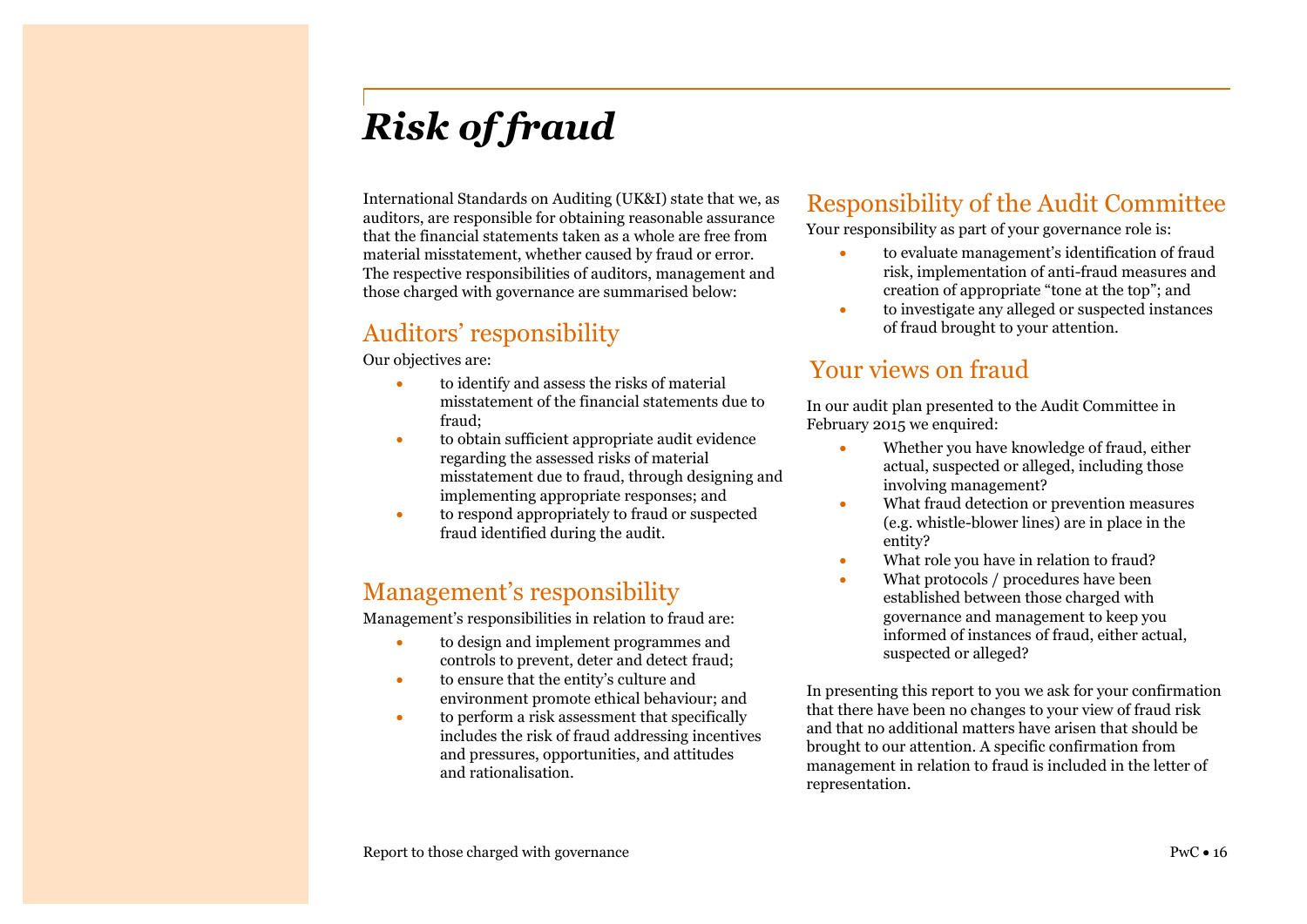Management or other employees have an incentive or are under pressure

### *Incentive pressure*

Why commit fraud?

7

 $\mathbf{r}$ 

### *Opportunity*

Circumstances exist that provide opportunity – ineffective or absent control, or management ability to override controls

### *Rationalisation / attitude*

Culture or environment enables management to rationalise committing fraud – attribute or values of those involved, or pressure that enables them rationalise committing a dishonest act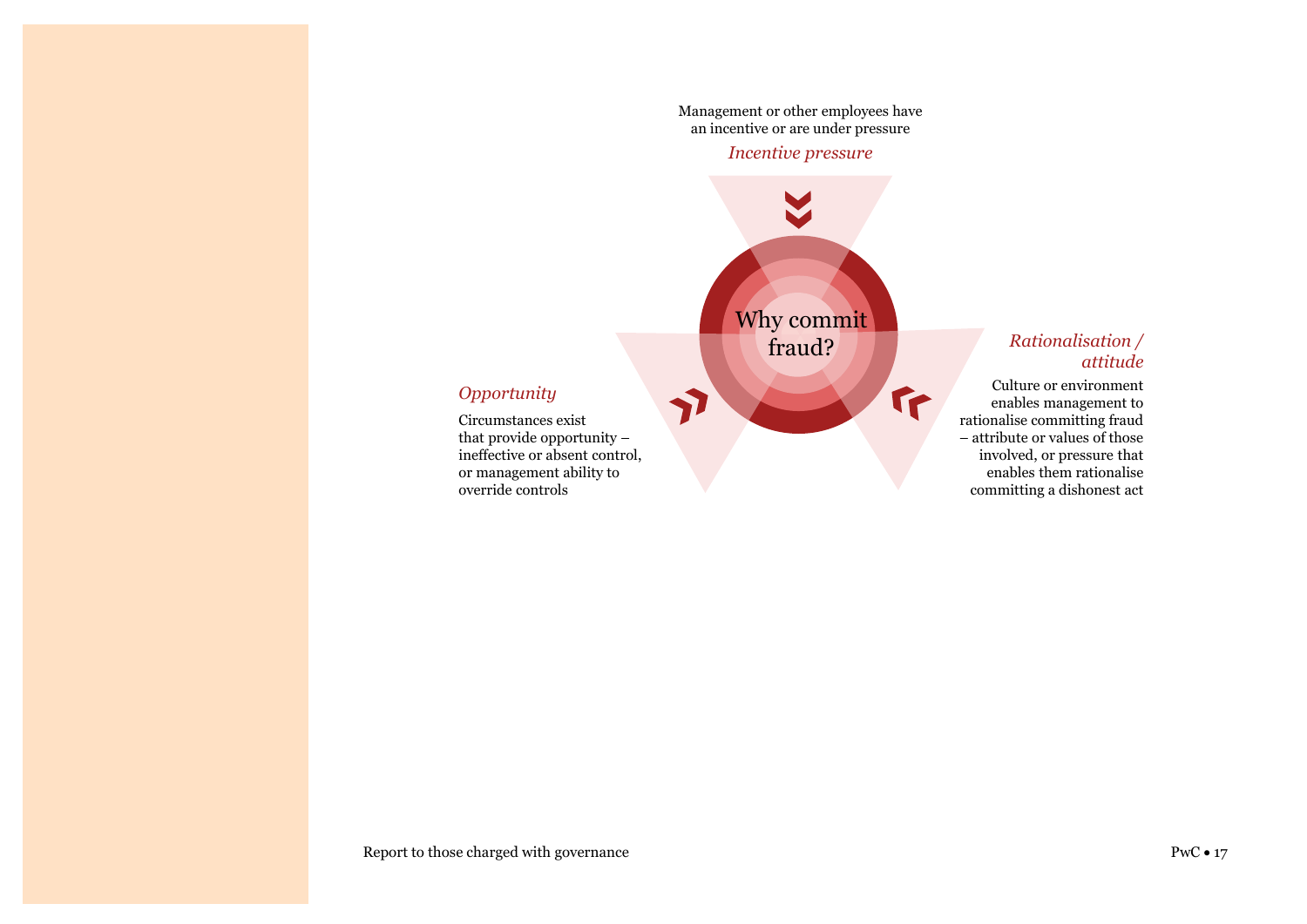# <span id="page-19-0"></span>*Fees update*

# *Fees update for 2014/15*

We reported our fee proposals in our plan.

Our actual fees were in line with our proposals.

### **Police and Crime Commissioner – PCC**

| Audit fee                                                                                                                                                                                                                                                                           | <b>Actual fee 2013/14</b> | Indicative fee<br>2014/15 |
|-------------------------------------------------------------------------------------------------------------------------------------------------------------------------------------------------------------------------------------------------------------------------------------|---------------------------|---------------------------|
| <b>Audit work performed under the Code of Audit Practice</b><br>- Statement of Accounts<br>- Conclusion on the ability of the organisation to secure proper arrangements for<br>the economy, efficiency and effectiveness in its use of resources<br>- Whole of Government Accounts | 42.310                    | 42.310                    |

### **Chief Constable – CC**

| Audit fee                                                                                                                                                                                                                                                                           | <b>Actual fee 2013/14</b> | <b>Indicative fee</b><br>2014/15 |
|-------------------------------------------------------------------------------------------------------------------------------------------------------------------------------------------------------------------------------------------------------------------------------------|---------------------------|----------------------------------|
| <b>Audit work performed under the Code of Audit Practice</b><br>- Statement of Accounts<br>- Conclusion on the ability of the organisation to secure proper arrangements for<br>the economy, efficiency and effectiveness in its use of resources<br>- Whole of Government Accounts | 20,000                    | 20,000                           |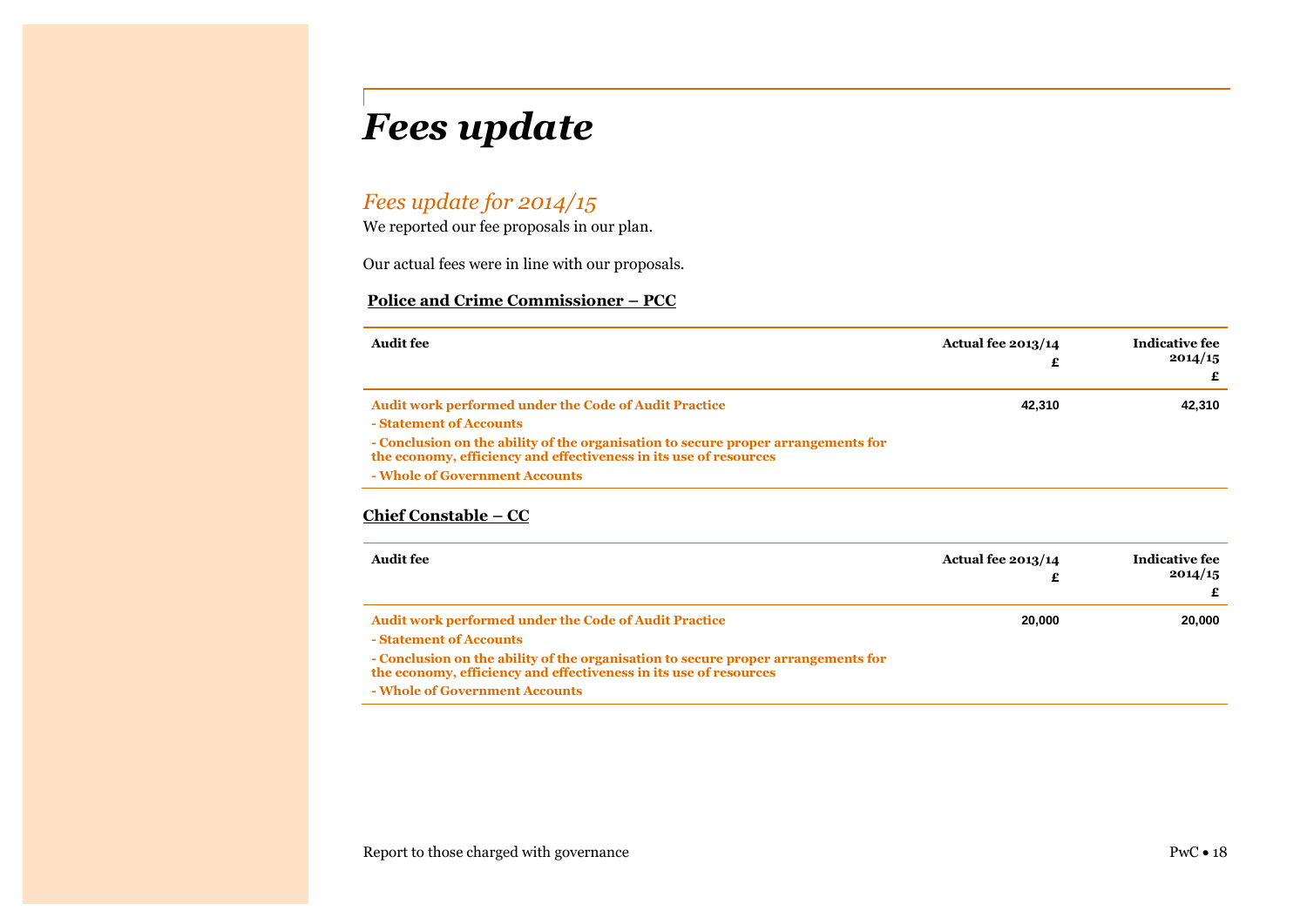# <span id="page-20-0"></span>*Appendices*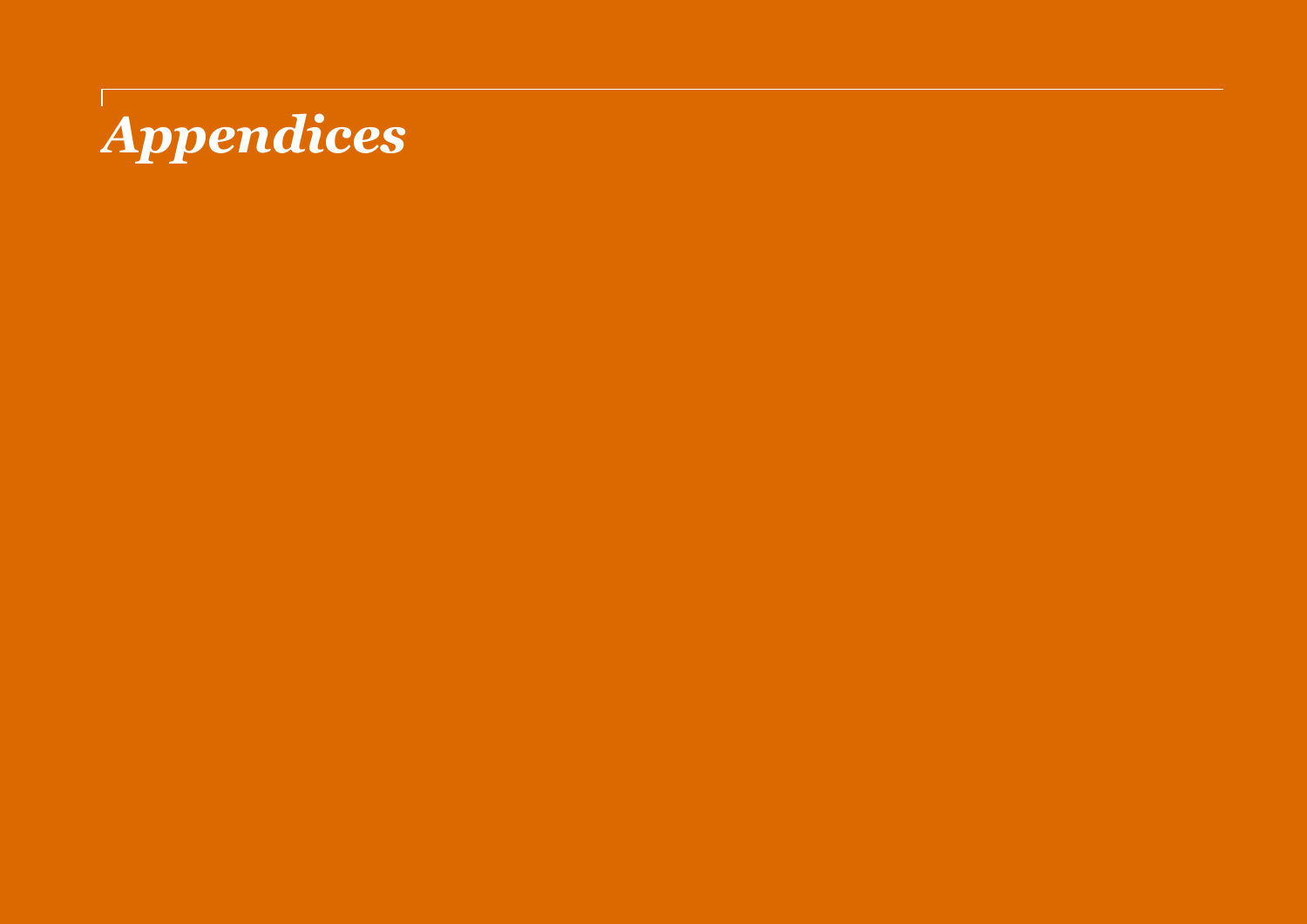# <span id="page-21-0"></span>*Appendix 1: Summary of uncorrected misstatements*

We are pleased to report that the audit found no unadjusted misstatements (or indeed corrected misstatements), above the agreed reporting levels.

There are no material disclosure omissions that we wish to bring to your attention.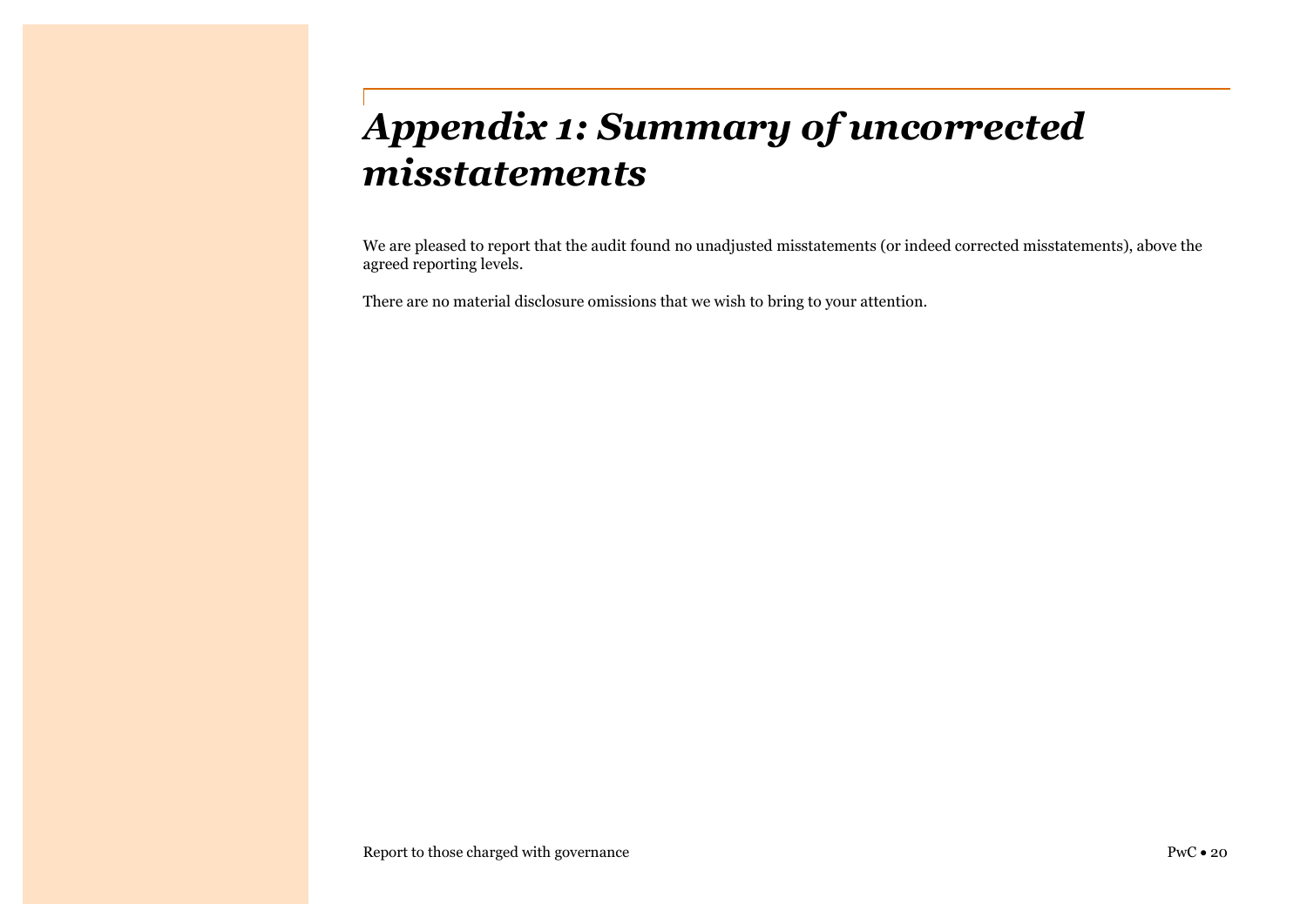# <span id="page-22-0"></span>*Appendix 2: Letters of representation*

**PricewaterhouseCoopers LLP** Cornwall Court 19 Cornwall Street Birmingham B3 2DT

Dear Sirs

### **Representation letter – audit of The Office of the Police and Crime Commissioner for Leicestershire's (the "PCC's") Statement of Accounts for the year ended 31 March 2015**

The PCC is responsible for preparing a consolidated statement of accounts in respect of The Office of the PCC and its subsidiary undertakings (together "the Group").

Your audit is conducted for the purpose of expressing an opinion as to whether the Statement of Accounts of the PCC (and the Group) give a true and fair view of the affairs of the PCC (and the Group) as at 31 March 2014 and of its deficit and cash flows for the year then ended and have been properly prepared in accordance with the CIPFA/LASAAC Code of Practice on Local Authority Accounting in the United Kingdom 2014/15 supported by the Service Reporting Code of Practice 2014/15.

I acknowledge my responsibilities as Chief Finance Officer for preparing the Statement of Accounts as set out in the Statement of Responsibilities for the Statement of Accounts. I also acknowledge my responsibility for the administration of the financial affairs of the authority and that I am responsible for making accurate representations to you.

I confirm that the following representations are made on the basis of enquiries of the PCC, relevant staff and the members of any Committees/Panels with relevant knowledge and experience and, where appropriate, of inspection of supporting documentation sufficient to satisfy myself that I can properly make each of the following representations to you.

I confirm, to the best of my knowledge and belief, and having made the appropriate enquiries, the following representations: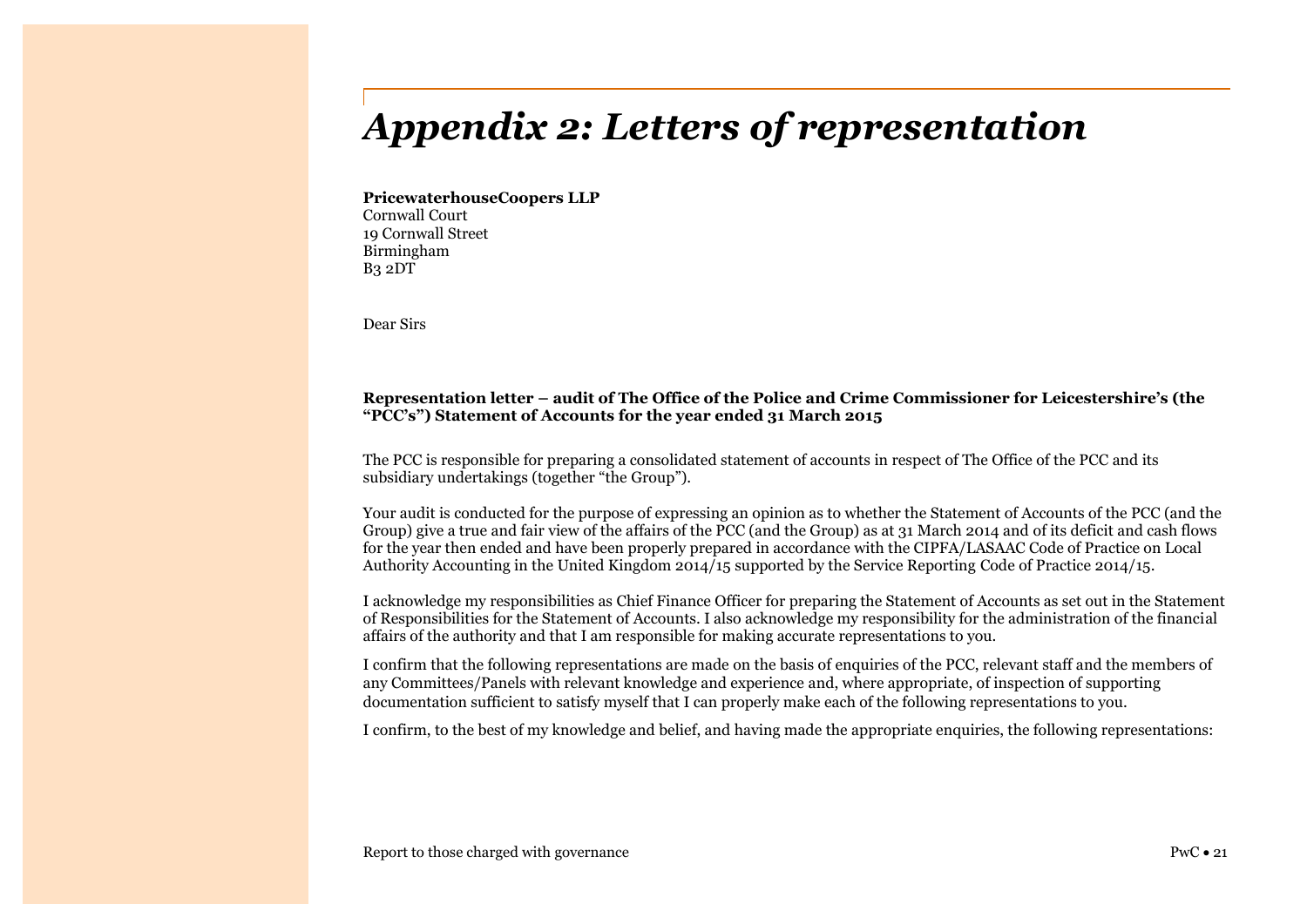### *Statement of Accounts*

- I have fulfilled my responsibilities for the preparation of the Statement of Accounts in accordance with the CIPFA/LASAAC Code of Practice on Local Authority Accounting in the United Kingdom 2014/15 supported by the Service Reporting Code of Practice 2014/15; in particular the Statement of Accounts give a true and fair view in accordance therewith.
- All transactions have been recorded in the accounting records and are reflected in the Statement of Accounts.
- Significant assumptions used by the PCC (and Group) in making accounting estimates, including those surrounding measurement at fair value, are reasonable.
- All events subsequent to the date of the Statement of Accounts for which the CIPFA/LASAAC Code of Practice on Local Authority Accounting in the United Kingdom 2014/15 requires adjustment or disclosure have been adjusted or disclosed.

### *Information Provided*

I have taken all the steps that I ought to have taken in order to make myself aware of any relevant audit information and to establish that you, the PCC's (and Group's) auditors, are aware of that information.

I have provided you with:

- access to all information of which I am aware that is relevant to the preparation of the Statement of Accounts such as records, documentation and other matters, including minutes of the PCC (and Group) and its committees, and relevant management meetings;
- additional information that you have requested from us for the purpose of the audit; and
- unrestricted access to persons within the PCC (and Group) from whom you determined it necessary to obtain audit evidence.

So far as I am aware, there is no relevant audit information of which you are unaware.

### *Accounting policies*

I confirm that I have reviewed the Authority's accounting policies and estimation techniques and, having regard to the possible alternative policies and techniques, the accounting policies and estimation techniques selected for use in the preparation of Statement of Accounts are appropriate to give a true and fair view for the authority's particular circumstances.

### *Fraud and non-compliance with laws and regulations*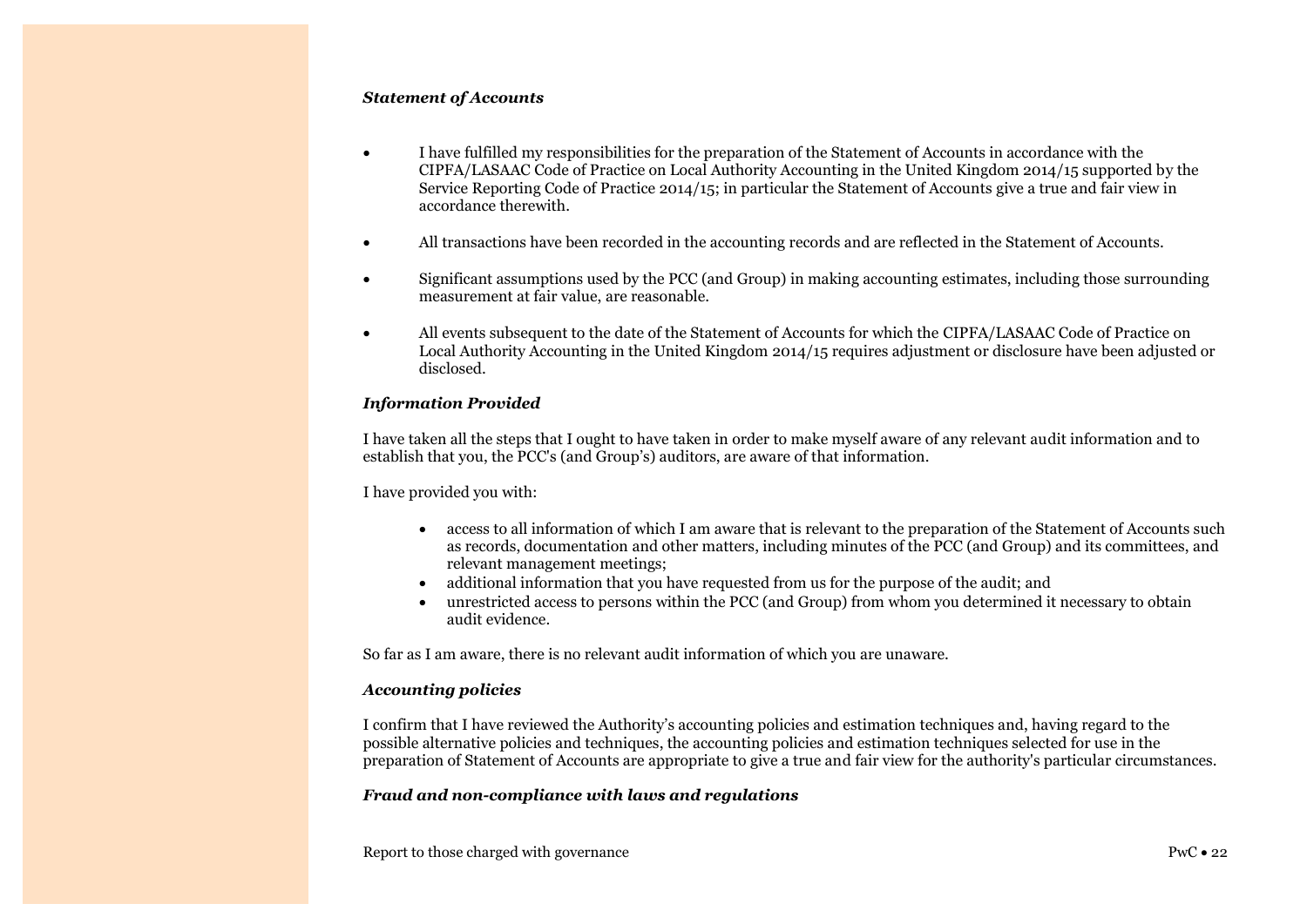I acknowledge responsibility for the design, implementation and maintenance of internal control to prevent and detect fraud.

I have disclosed to you:

- the results of our assessment of the risk that the Statement of Accounts may be materially misstated as a result of fraud.
- all information in relation to fraud or suspected fraud that we are aware of and that affects the Authority and involves:
	- -- management;
	- -- employees who have significant roles in internal control; or
	- -- others where the fraud could have a material effect on the Statement of Accounts.
- all information in relation to allegations of fraud, or suspected fraud, affecting the PCC's (and Group's) Statement of Accounts communicated by employees, former employees, analysts, regulators or others.
- all known instances of non-compliance or suspected non-compliance with laws and regulations whose effects should be considered when preparing Statement of Accounts.

I am not aware of any instances of actual or potential breaches of or non-compliance with laws and regulations which provide a legal framework within which the PCC (or Group) conducts its business and which are central to the PCC's (and Group's) ability to conduct its business or that could have a material effect on the Statement of Accounts.

I am not aware of any irregularities, or allegations of irregularities including fraud, involving members, management or employees who have a significant role in the accounting and internal control systems, or that could have a material effect on the Statement of Accounts.

#### *Related party transactions*

I confirm that the attached appendix to this letter is a complete list of the PCC's (and Group's) related parties. All transfer of resources, services or obligations between the PCC (and Group) and these parties have been disclosed to you, regardless of whether a price is charged. We are unaware of any other related parties, or transactions between disclosed related parties.

Related party relationships and transactions have been appropriately accounted for and disclosed in accordance with the requirements of Section 3.9 of the CIPFA/LASAAC Code of Practice on Local Authority Accounting in the United Kingdom 2014/15.

We confirm that we have identified to you all senior officers, as defined by the Accounts and Audit Regulations 2011, and included their remuneration in the disclosures of senior officer remuneration.

#### *Employee Benefits*

I confirm that we have made you aware of all employee benefit schemes in which employees of the authority participate.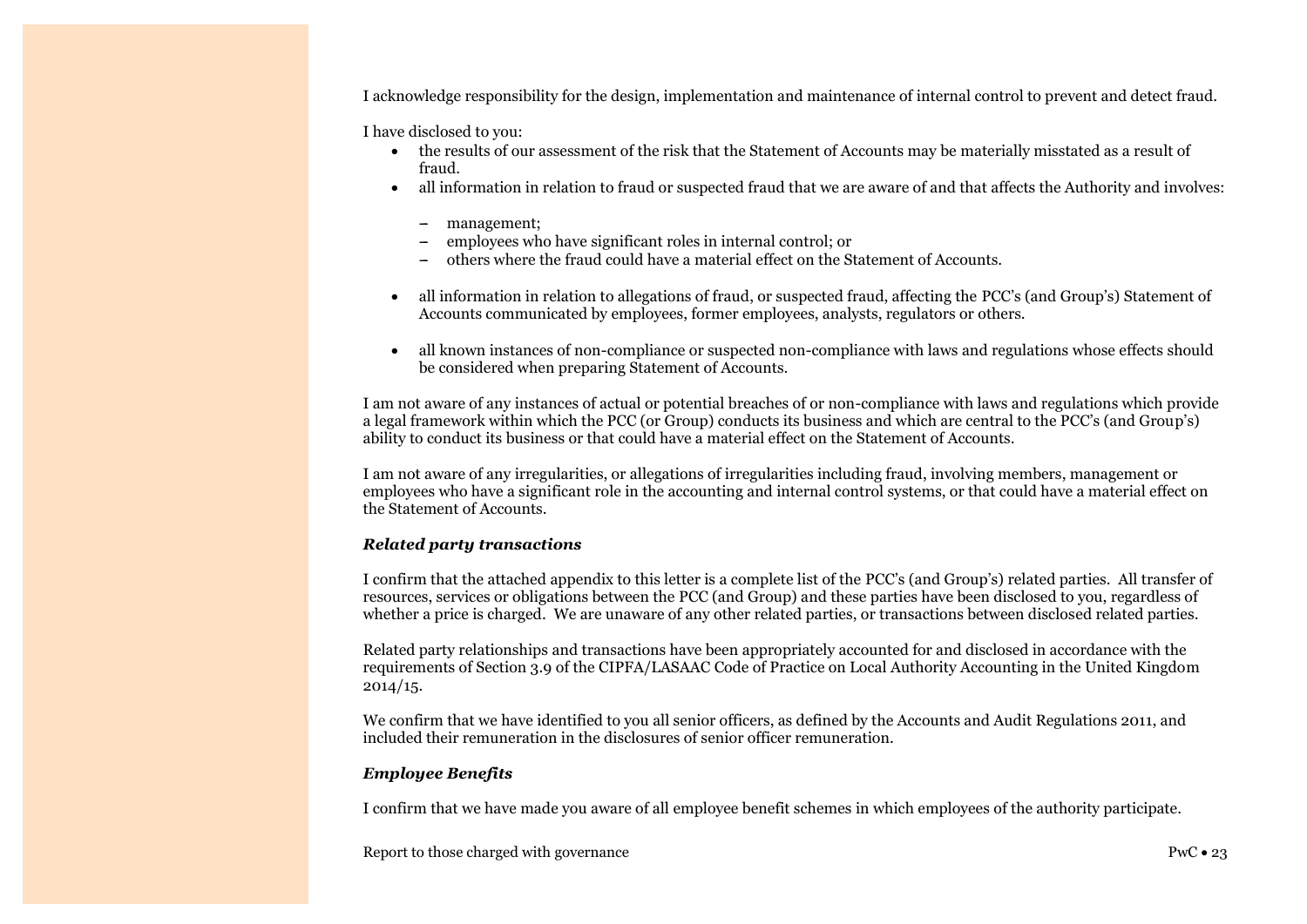### *Contractual arrangements/agreements*

All contractual arrangements (including side-letters to agreements) entered into by the PCC (and Group) have been properly reflected in the accounting records or, where material (or potentially material) to the statement of accounts, have been disclosed to you.

### *Litigation and claims*

I have disclosed to you all known actual or possible litigation and claims whose effects should be considered when preparing the statement of accounts and such matters have been appropriately accounted for and disclosed in accordance with the CIPFA/LASAAC Code of Practice on Local Authority Accounting in the United Kingdom 2014/15.

### *Taxation*

I have complied with UK taxation requirements and have brought to account all liabilities for taxation due to the relevant tax authorities whether in respect of any direct tax or any indirect taxes. I am not aware of any non-compliance that would give rise to additional liabilities by way of penalty or interest and I have made full disclosure regarding any Revenue Authority queries or investigations that we are aware of or that are ongoing.

In particular:

- In connection with any tax accounting requirements, I am satisfied that our systems are capable of identifying all material tax liabilities and transactions subject to tax and have maintained all documents and records required to be kept by the relevant tax authorities in accordance with UK law or in accordance with any agreement reached with such authorities.
- I have submitted all returns and made all payments that were required to be made (within the relevant time limits) to the relevant tax authorities including any return requiring us to disclose any tax planning transactions that have been undertaken the authority's benefit or any other party's benefit.
- I am not aware of any taxation, penalties or interest that are yet to be assessed relating to either the PCC (or Group) or any associated company for whose taxation liabilities the PCC (or Group) may be responsible.

### *Pension fund registered status*

I confirm that the Local Government Pension Scheme for Police Staff (LGPS), administered by Leicestershire County Council and the Police Pension Scheme for Police Officers (PPS) are Registered Pension Schemes. We are not aware of any reason why the tax status of the schemes should change.

### *Bank accounts*

I confirm that I have disclosed all bank accounts to you.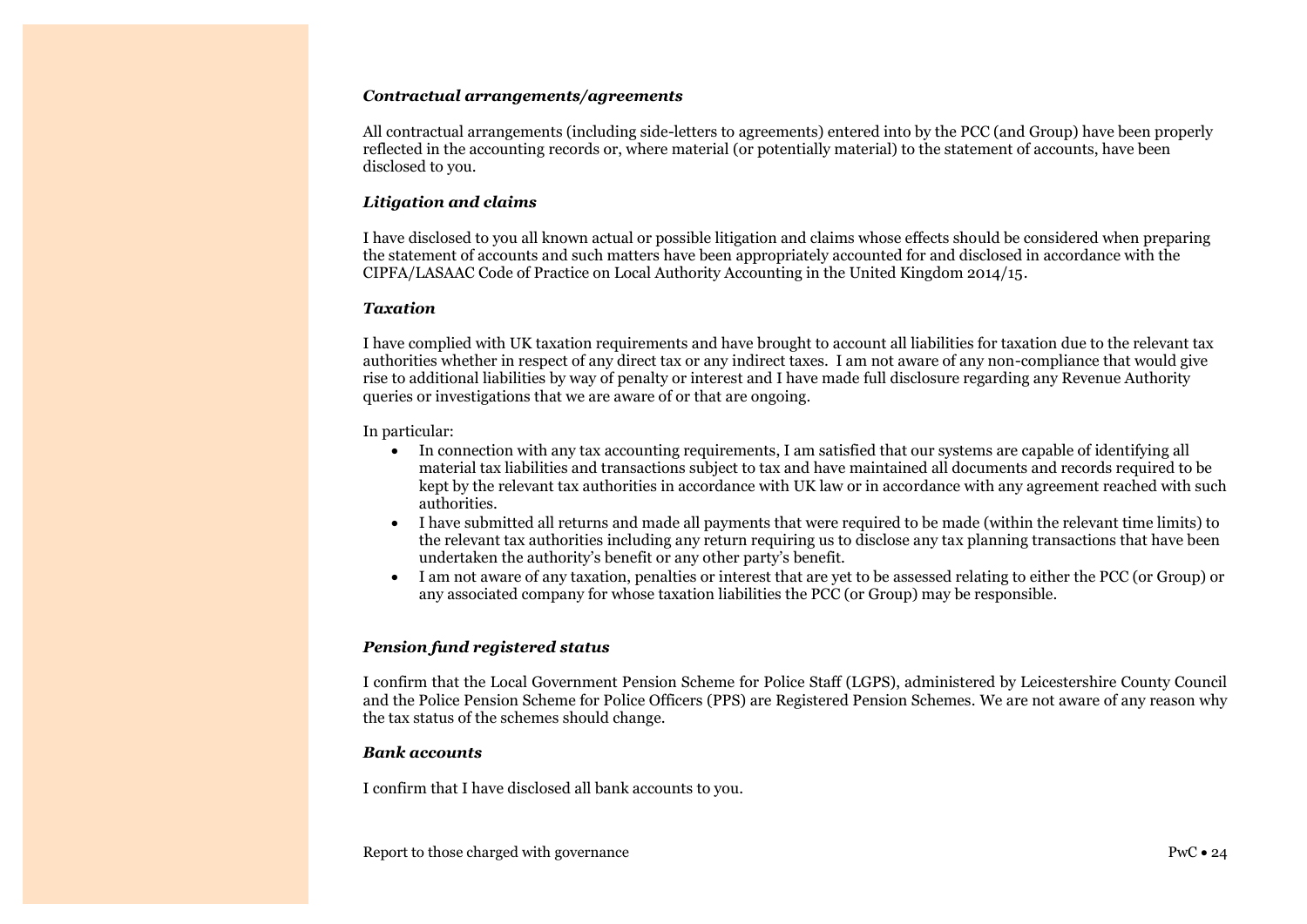#### *Subsequent events*

There have been no circumstances or events subsequent to the period end which require adjustment of or disclosure in the statement of accounts or in the notes thereto.

### *Using the work of experts*

I agree with the findings of Leicestershire County Council Valuers, Hymans Robertson and Mercer Limited, who are experts in evaluating the valuation of our asset base and pension liability and have adequately considered the competence and capabilities of the experts in determining the amounts and disclosures used in the preparation of the financial statements and underlying accounting records. The PCC did not give or cause any instructions to be given to experts with respect to the values or amounts derived in an attempt to bias their work, and I am not otherwise aware of any matters that have had an impact on the objectivity of the experts.

### *Deficiencies in internal control*

I have communicated to you all deficiencies in internal control of which I am aware.

### *Accounting arrangements for the PCC and CC*

I have fulfilled my responsibilities, for the preparation of the Statement of Accounts in accordance with the CIPFA/LASAAC Code of Practice on Local Authority Accounting in the United Kingdom 2012/13; in particular the financial statements give a true and fair view in accordance therewith.

I have appropriately reflected the requirements as issued in CIPFA LAAP 95 and CIPFA LAAP 98A, alongside the Corporate Governance Framework established between the PCC and CC and that the Statement of Accounts provide a true and fair view of the local governance arrangements established and the financial transactions and position of the two corporation soles established under the legislation and the disclosure thereof.

........................................ Chief Finance Officer

For and on behalf of The Office of the Police and Crime Commissioner for Leicestershire.

Date ……………………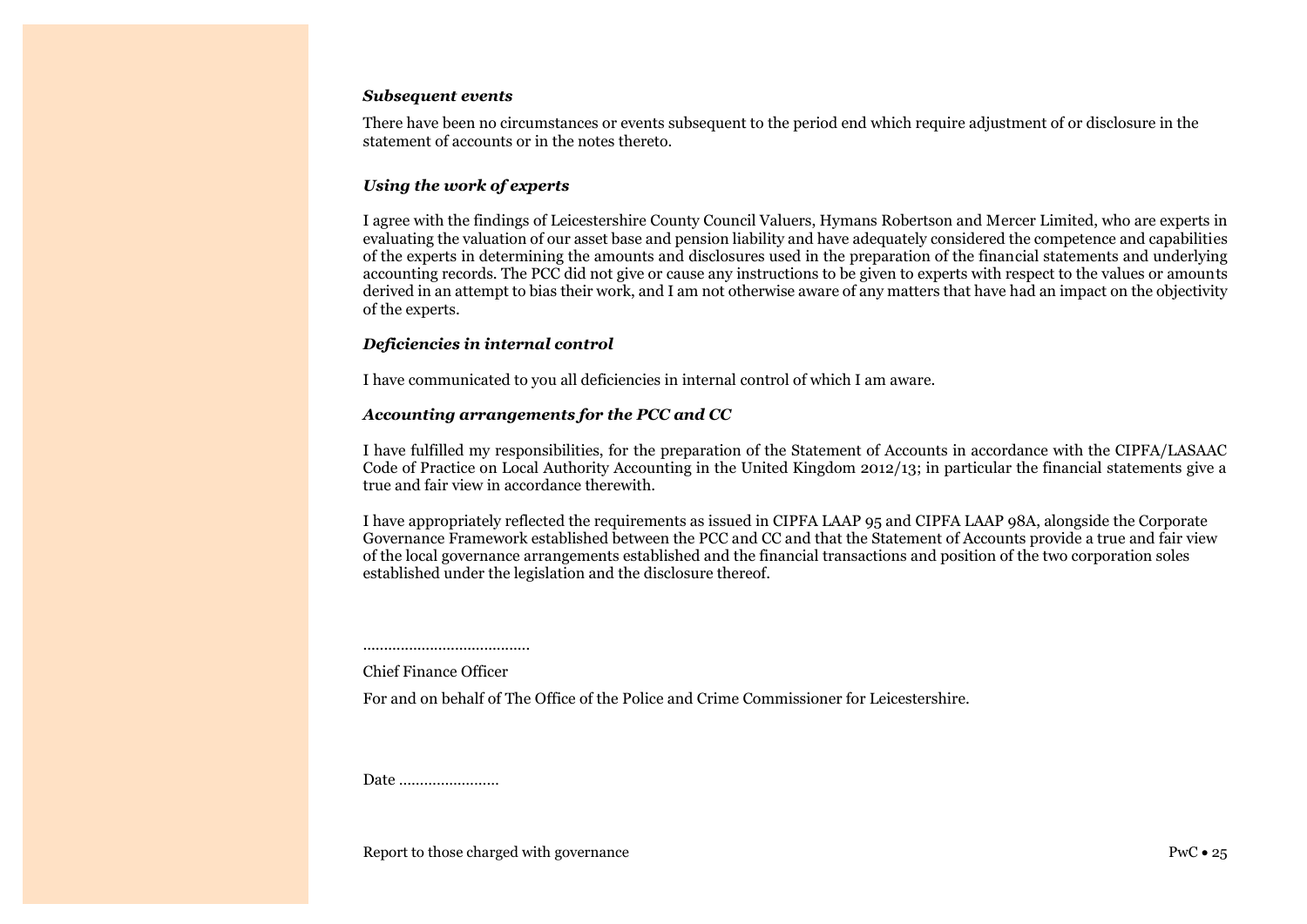### **Appendix 1 - Related parties and related party transactions**

All of the PCC (and Group)'s related parties are set out in the E7024 WGA Collection Pack 2014-15 (WGA excel file). The related parties are as listed in CPID\_List.

The PCC (and Group) have disclosed the significant transactions with its main related parties as detailed in Note 9 in the Statement of Accounts.

- Blaby District Council
- Charnwood Borough Council
- Harborough District Council
- Hinckley & Bosworth Borough Council
- Leicester City Council
- Melton Borough Council
- North-West Leicestershire District Council
- Oadby & Wigston Borough Council
- Rutland County Council
- Nottinghamshire Police
- Derbyshire Police
- Northamptonshire Police
- Lincolnshire Police
- Warwickshire Police
- West Yorkshire Police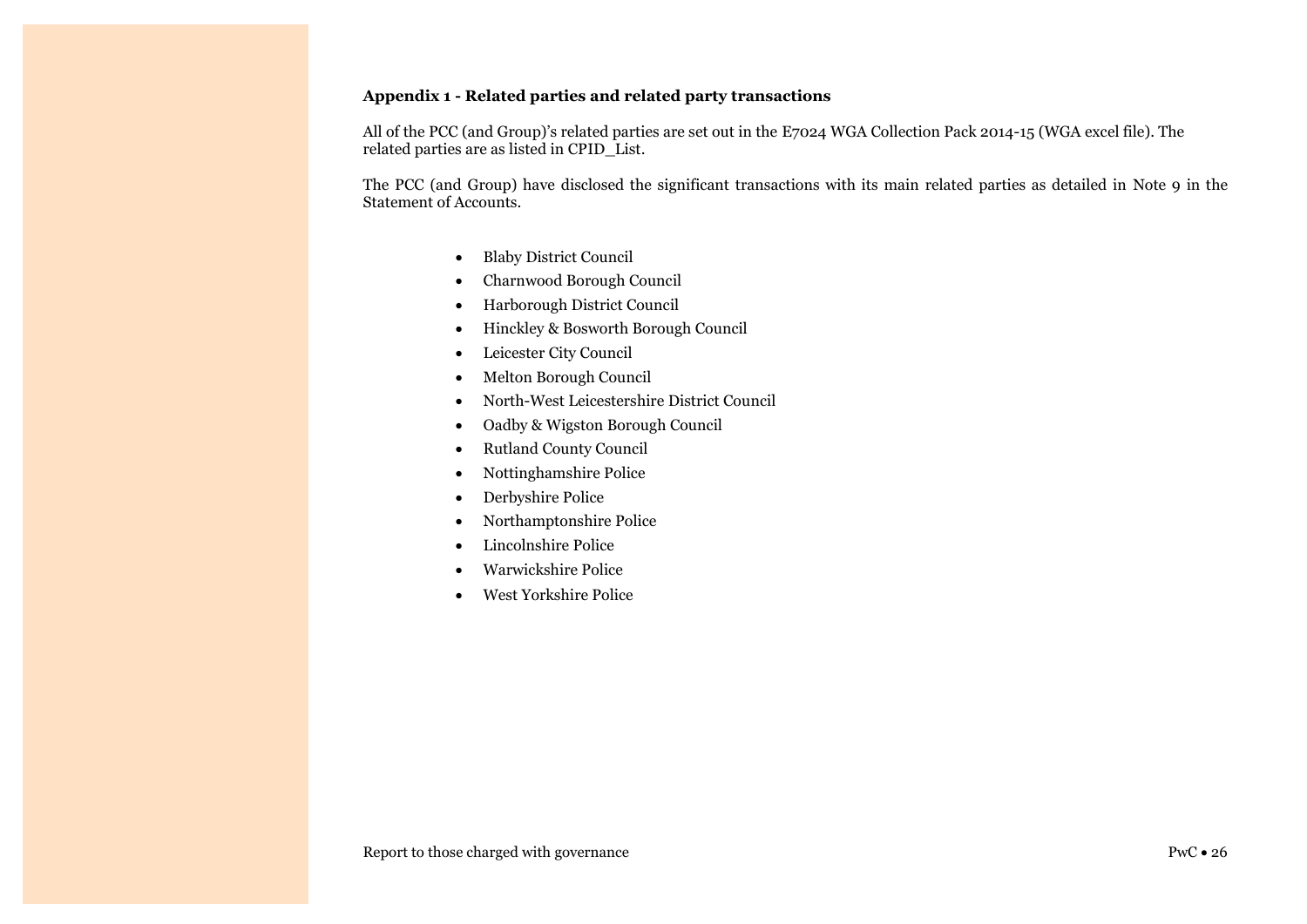### **PricewaterhouseCoopers LLP**

Cornwall Court 19 Cornwall Street Birmingham B3 2DT

Dear Sirs

### **Representation letter – audit of the Chief Constable ("CC") of Leicestershire's Statement of Accounts for the year ended 31 March 2015**

Your audit is conducted for the purpose of expressing an opinion as to whether the Statement of Accounts of the CC give a true and fair view of the affairs of the cc as at 31 March 2015 and of the income, expenditure and cashflows for the year then ended and have been properly prepared in accordance with the CIPFA/LASAAC Code of Practice on Local Authority Accounting in the United Kingdom 2014/15 supported by the Service Reporting Code of Practice 2014/15.

I acknowledge my responsibilities as Chief Finance Officer for preparing the Statement of Accounts as set out in the Statement of Responsibilities for the Statement of Accounts. I also acknowledge my responsibility for the administration of the financial affairs of the CC and that I am responsible for making accurate representations to you.

I confirm that the following representations are made on the basis of enquiries of the CC, other chief officers, staff and the members of any Committees/Panels with relevant knowledge and experience and, where appropriate, of inspection of supporting documentation sufficient to satisfy myself that I can properly make each of the following representations to you.

I confirm, to the best of my knowledge and belief, and having made the appropriate enquiries, the following representations:

### *Statement of Accounts*

- I have fulfilled my responsibilities for the preparation of the Statement of Accounts in accordance with the CIPFA/LASAAC Code of Practice on Local Authority Accounting in the United Kingdom 2014/15 supported by the Service Reporting Code of Practice 2014/15; in particular the Statement of Accounts give a true and fair view in accordance therewith.
- All transactions have been recorded in the accounting records and are reflected in the Statement of Accounts.
- Significant assumptions used by the CC in making accounting estimates, including those surrounding measurement at fair value, are reasonable.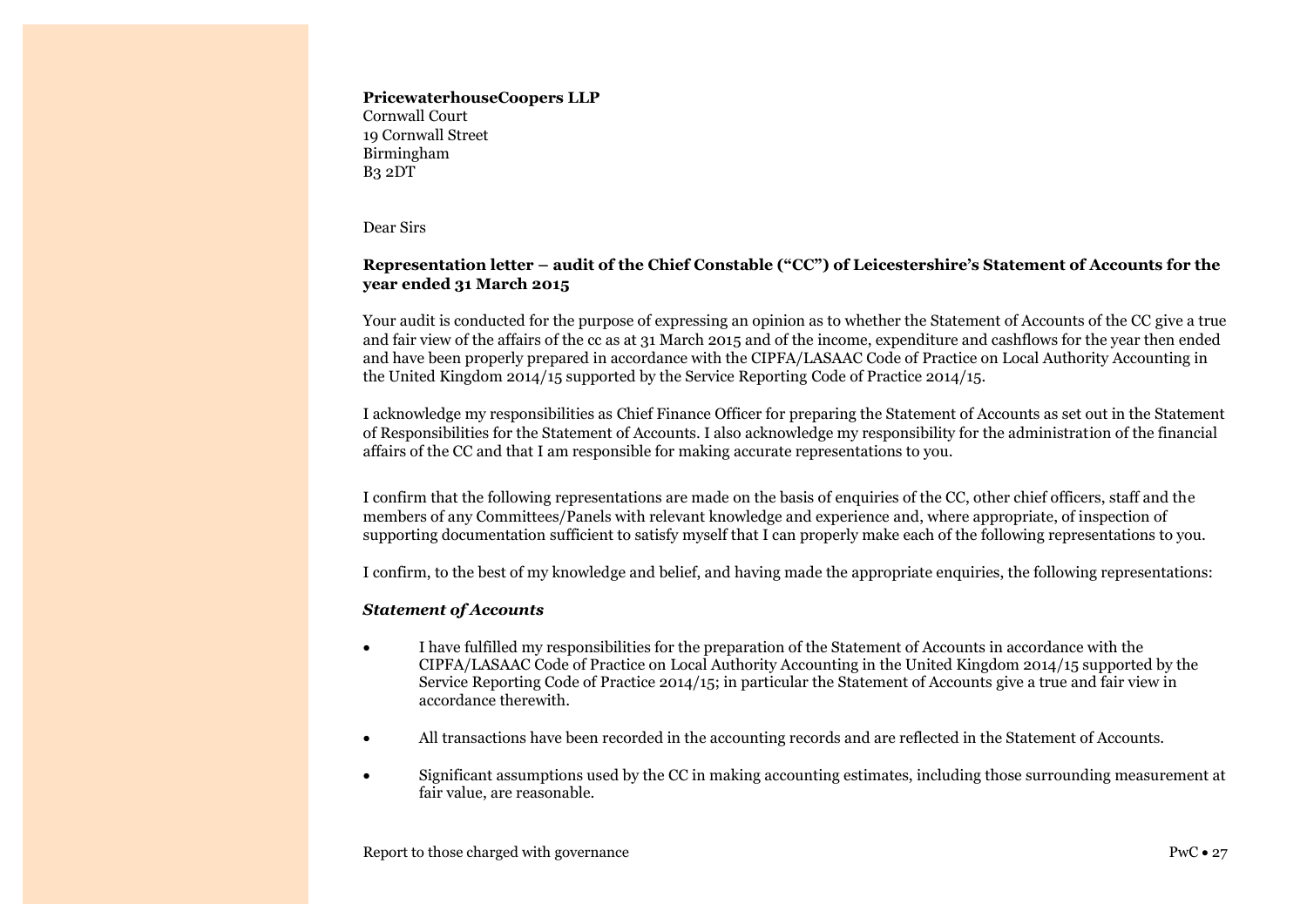All events subsequent to the date of the Statement of Accounts for which the CIPFA/LASAAC Code of Practice on Local Authority Accounting in the United Kingdom 2014/15 requires adjustment or disclosure have been adjusted or disclosed.

### *Information Provided*

I have taken all the steps that I ought to have taken in order to make myself aware of any relevant audit information and to establish that you, the CC's auditors, are aware of that information.

I have provided you with:

- access to all information of which I am aware that is relevant to the preparation of the Statement of Accounts such as records, documentation and other matters, including minutes of the CC and its committees, and relevant management meetings;
- additional information that you have requested from us for the purpose of the audit; and
- unrestricted access to persons within the CC from whom you determined it necessary to obtain audit evidence.

So far as I am aware, there is no relevant audit information of which you are unaware.

### *Accounting policies*

I confirm that I have reviewed the CC's accounting policies and estimation techniques and, having regard to the possible alternative policies and techniques, the accounting policies and estimation techniques selected for use in the preparation of Statement of Accounts are appropriate to give a true and fair view for the CC's particular circumstances.

### *Fraud and non-compliance with laws and regulations*

I acknowledge responsibility for the design, implementation and maintenance of internal control to prevent and detect fraud.

I have disclosed to you:

- the results of our assessment of the risk that the Statement of Accounts may be materially misstated as a result of fraud.
- all information in relation to fraud or suspected fraud that we are aware of and that affects the CC and involves:
	- management:
	- employees who have significant roles in internal control; or
	- -- others where the fraud could have a material effect on the Statement of Accounts.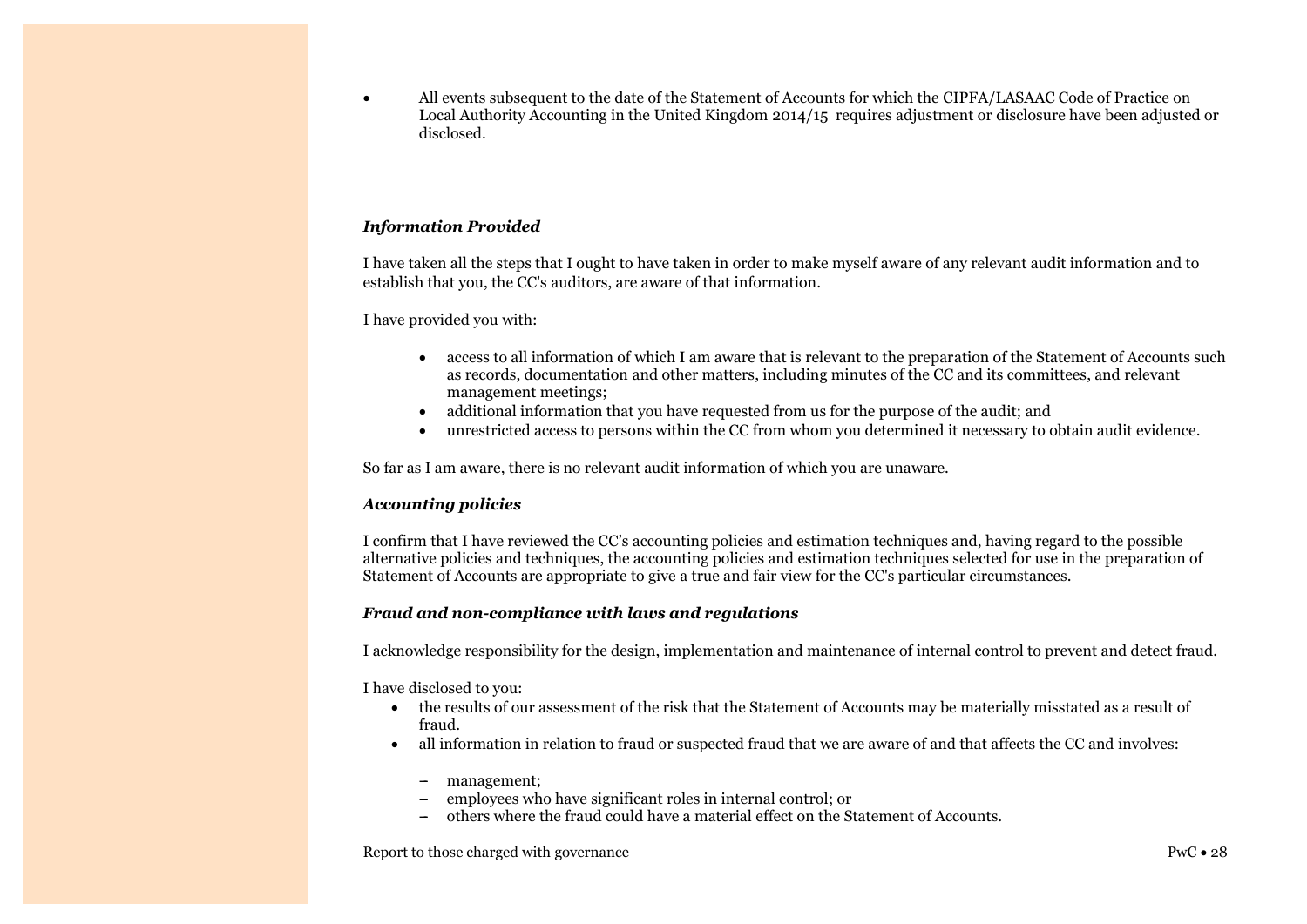- all information in relation to allegations of fraud, or suspected fraud, affecting the CC's Statement of Accounts communicated by employees, former employees, analysts, regulators or others.
- all known instances of non-compliance or suspected non-compliance with laws and regulations whose effects should be considered when preparing Statement of Accounts.

I am not aware of any instances of actual or potential breaches of or non-compliance with laws and regulations which provide a legal framework within which the CC conducts its business and which are central to the CC's ability to conduct its business or that could have a material effect on the Statement of Accounts.

I am not aware of any irregularities, or allegations of irregularities including fraud, involving members, management or employees who have a significant role in the accounting and internal control systems, or that could have a material effect on the Statement of Accounts.

### *Related party transactions*

I confirm that the attached appendix to this letter is a complete list of the CC's related parties. All transfer of resources, services or obligations between the CC and these parties have been disclosed to you, regardless of whether a price is charged. We are unaware of any other related parties, or transactions between disclosed related parties.

Related party relationships and transactions have been appropriately accounted for and disclosed in accordance with the requirements of Section 3.9 of the CIPFA/LASAAC Code of Practice on Local Authority Accounting in the United Kingdom 2014/15.

We confirm that we have identified to you all senior officers, as defined by the Accounts and Audit Regulations 2011, and included their remuneration in the disclosures of senior officer remuneration.

### *Employee Benefits*

I confirm that we have made you aware of all employee benefit schemes in which employees of the authority participate.

### *Contractual arrangements/agreements*

All contractual arrangements (including side-letters to agreements) entered into by the CC have been properly reflected in the accounting records or, where material (or potentially material) to the statement of accounts, have been disclosed to you.

### *Litigation and claims*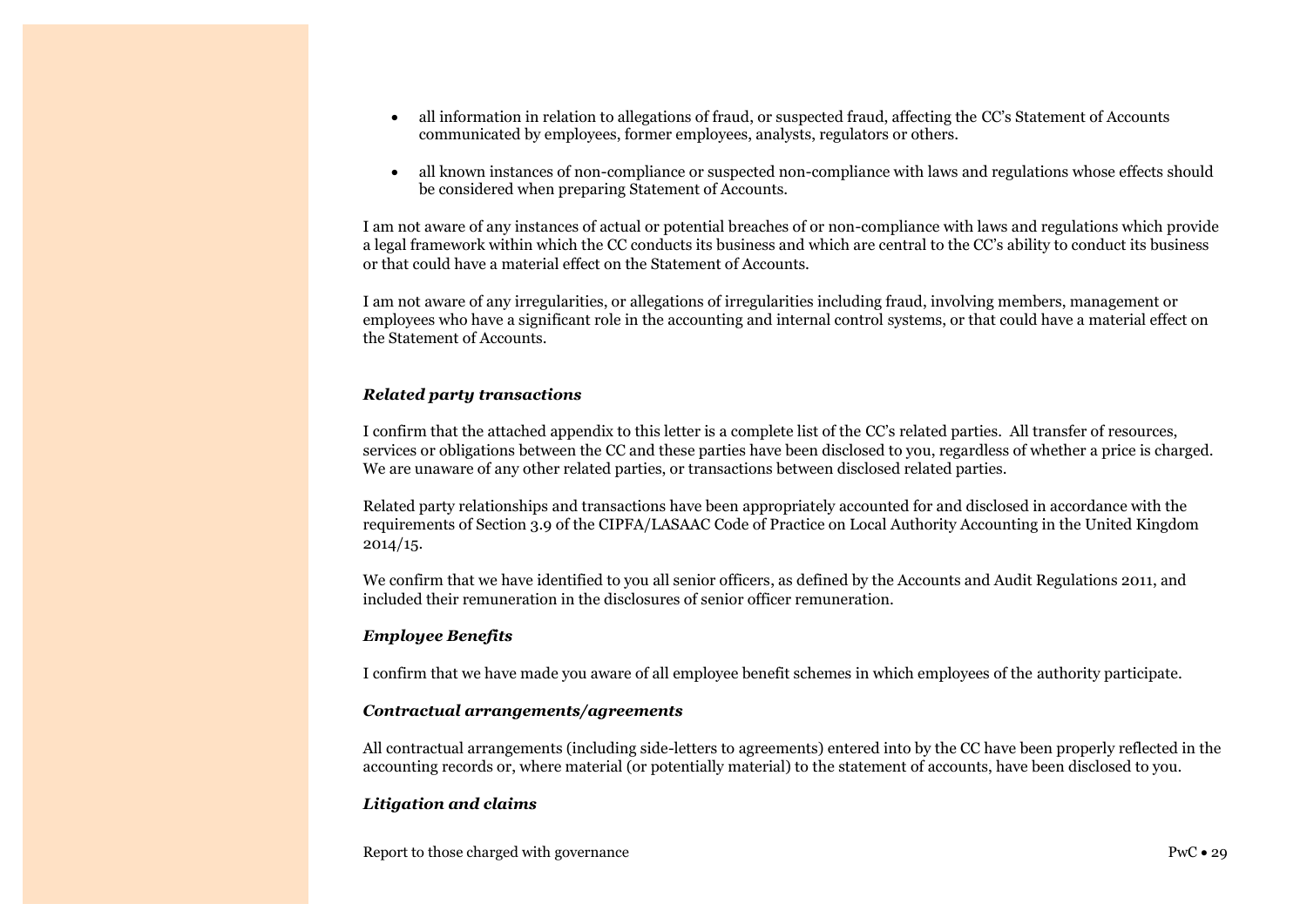I have disclosed to you all known actual or possible litigation and claims whose effects should be considered when preparing the statement of accounts and such matters have been appropriately accounted for and disclosed in accordance with the CIPFA/LASAAC Code of Practice on Local Authority Accounting in the United Kingdom 2014/15.

### *Taxation*

I have complied with UK taxation requirements and have brought to account all liabilities for taxation due to the relevant tax authorities whether in respect of any direct tax or any indirect taxes. I am not aware of any non-compliance that would give rise to additional liabilities by way of penalty or interest and I have made full disclosure regarding any Revenue Authority queries or investigations that we are aware of or that are ongoing.

In particular:

- In connection with any tax accounting requirements, I am satisfied that our systems are capable of identifying all material tax liabilities and transactions subject to tax and have maintained all documents and records required to be kept by the relevant tax authorities in accordance with UK law or in accordance with any agreement reached with such authorities.
- I have submitted all returns and made all payments that were required to be made (within the relevant time limits) to the relevant tax authorities including any return requiring us to disclose any tax planning transactions that have been undertaken the authority's benefit or any other party's benefit.
- I am not aware of any taxation, penalties or interest that are yet to be assessed relating to either the authority or any associated company for whose taxation liabilities the authority may be responsible.

#### *Pension fund registered status*

I confirm that the Local Government Pension Scheme for Police Staff (LGPS), administered by Leicestershire County Council and the Police Pension Scheme for Police Officers (PPS) are Registered Pension Schemes. We are not aware of any reason why the tax status of the schemes should change.

#### *Bank accounts*

I confirm that I have disclosed all bank accounts to you.

#### *Subsequent events*

There have been no circumstances or events subsequent to the period end which require adjustment of or disclosure in the statement of accounts or in the notes thereto.

### *Using the work of experts*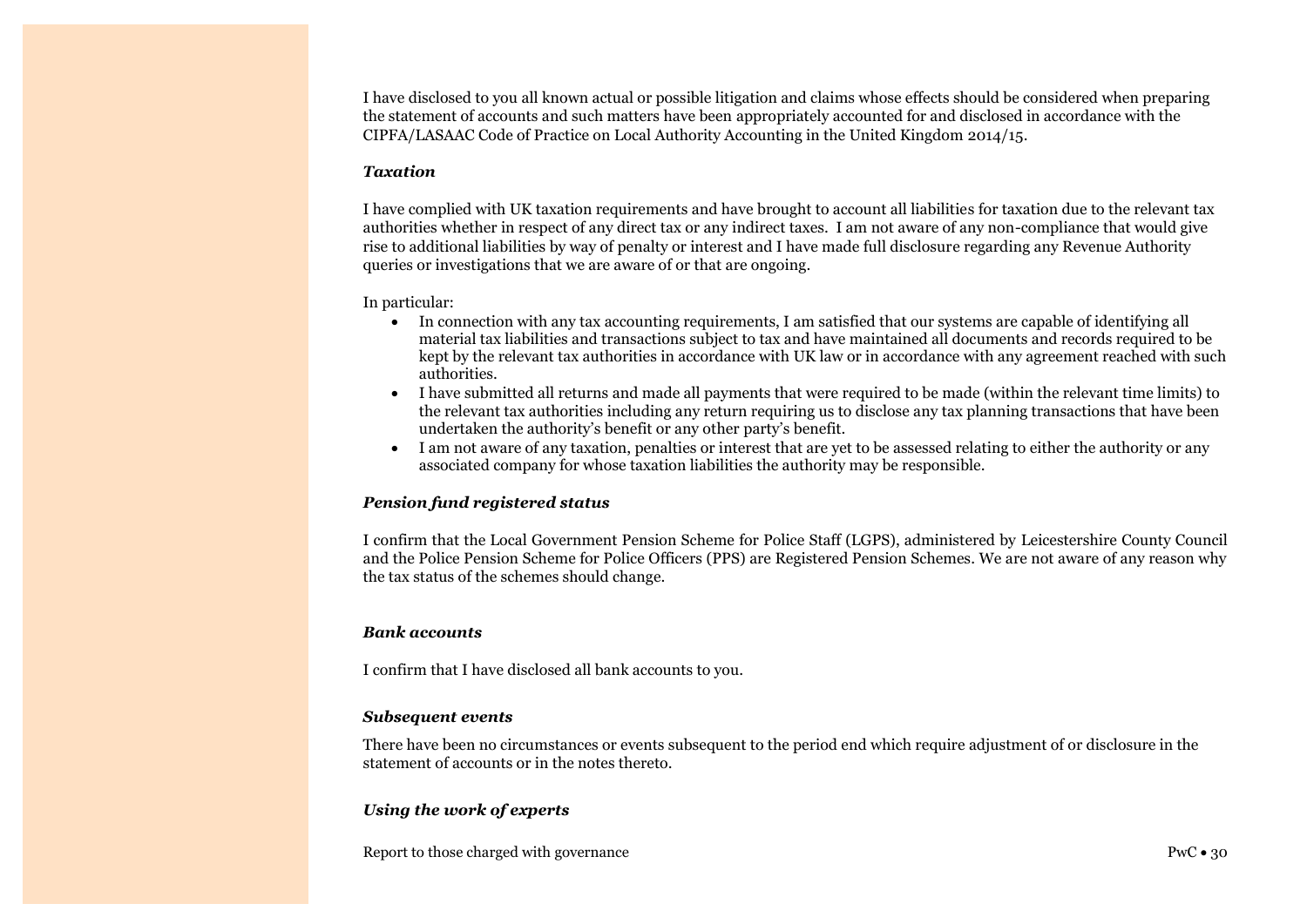I agree with the findings of Leicestershire County Council Valuers, Hymans Robertson and Mercer Limited, who are experts in evaluating the valuation of our asset base and pension liability and have adequately considered the competence and capabilities of the experts in determining the amounts and disclosures used in the preparation of the financial statements and underlying accounting records. The CC did not give or cause any instructions to be given to experts with respect to the values or amounts derived in an attempt to bias their work, and I am not otherwise aware of any matters that have had an impact on the objectivity of the experts.

### *Deficiencies in internal control*

I have communicated to you all deficiencies in internal control of which I am aware.

### *Accounting arrangements for the PCC and CC*

I have fulfilled my responsibilities, for the preparation of the Statement of Accounts in accordance with the CIPFA/LASAAC Code of Practice on Local Authority Accounting in the United Kingdom 2014/15; in particular the financial statements give a true and fair view in accordance therewith.

I have appropriately reflected the requirements as issued in CIPFA LAAP 95 and CIPFA LAAP 98A, alongside the scheme of governance and consent established between the PCC and CC and that the Statement of Accounts provide a true and fair view of the local governance arrangements established and the financial transactions and position of the two corporation soles established under the legislation and the disclosure thereof.

........................................ Chief Finance Officer

For and on behalf of Chief Constable of Leicestershire

Date ……………………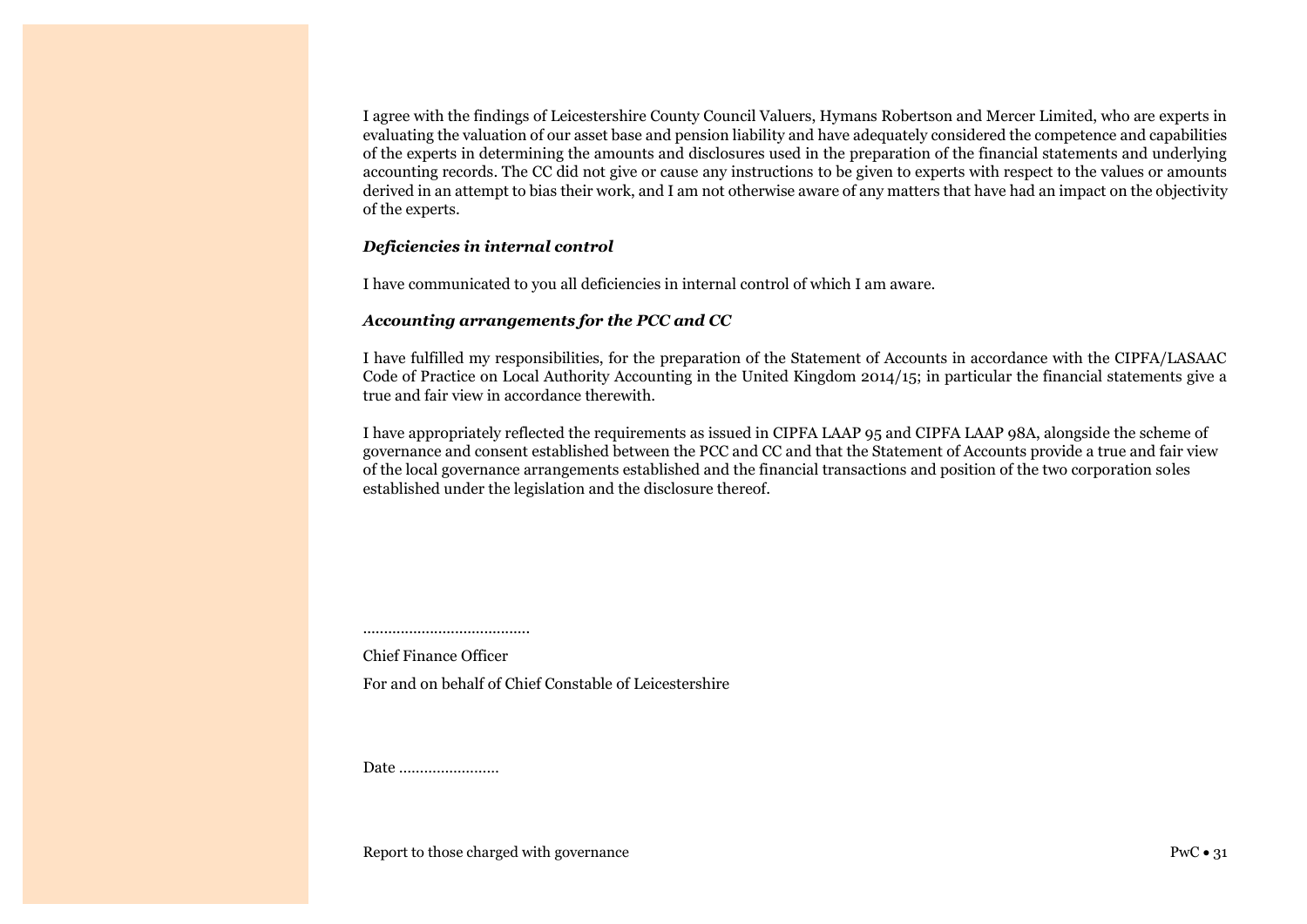### **Appendix 1 - Related parties and related party transactions**

All of the CC's related parties are set out in the E7024 WGA Collection Pack 2014-15 (WGA excel file). The related parties are as listed in CPID\_List.

- Blaby District Council
- Charnwood Borough Council
- Harborough District Council
- Hinckley & Bosworth Borough Council
- Leicester City Council
- Melton Borough Council
- North-West Leicestershire District Council
- Oadby & Wigston Borough Council
- Rutland County Council
- Nottinghamshire Police
- Derbyshire Police
- Northamptonshire Police
- Lincolnshire Police
- Warwickshire Police
- West Yorkshire Police